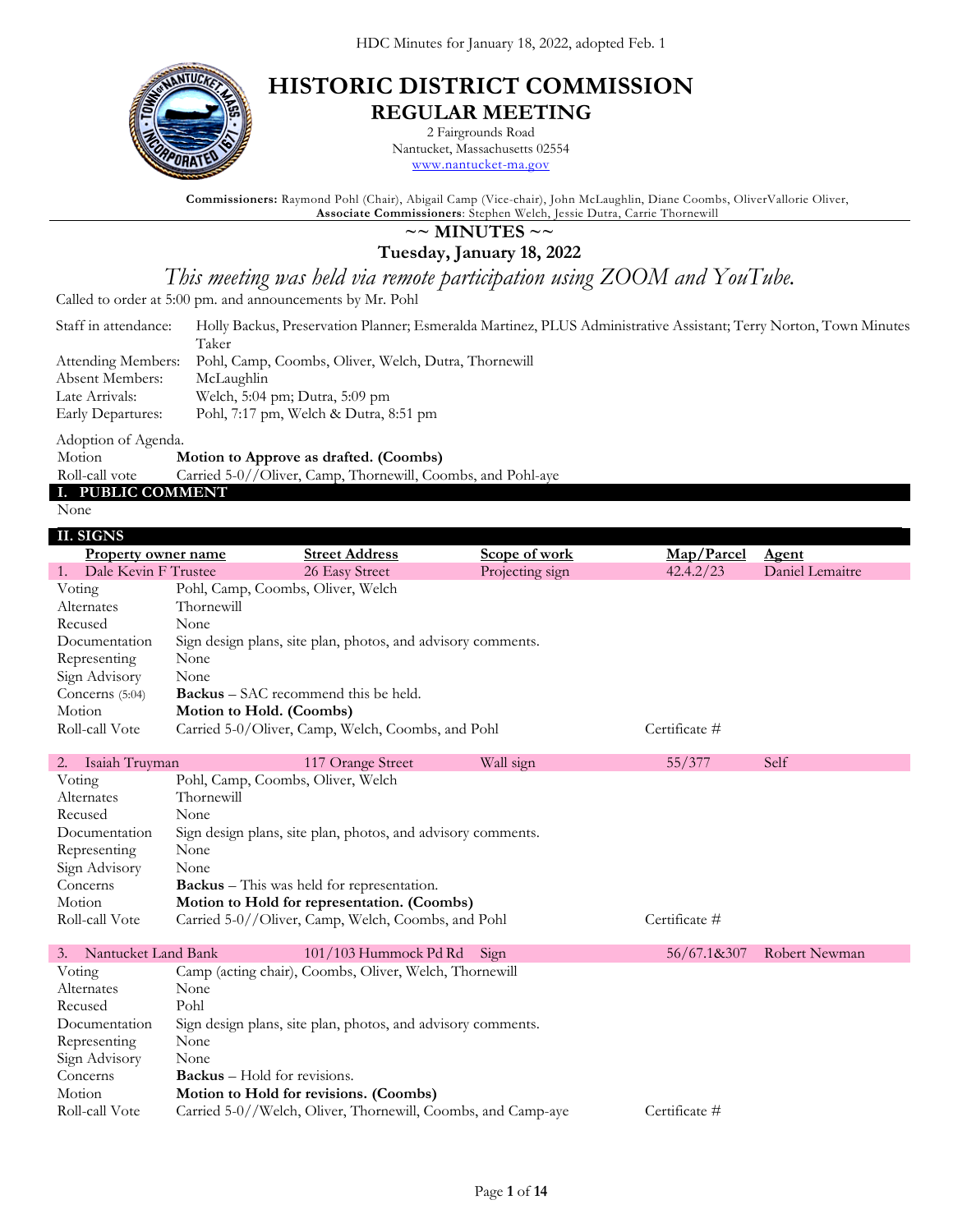| HDC Minutes for January 18, 2022, adopted Feb. 1 |                                                                        |               |                 |  |  |  |
|--------------------------------------------------|------------------------------------------------------------------------|---------------|-----------------|--|--|--|
| 4.                                               | 143 Sherburne Cmmns Ln<br>Wall Sign<br>Sherburne Commons 12-5364       | 80/1          | Liz Busteed     |  |  |  |
| Voting                                           | Pohl, Camp, Coombs, Oliver, Welch                                      |               |                 |  |  |  |
| Alternates                                       | Thornewill                                                             |               |                 |  |  |  |
| Recused                                          | None                                                                   |               |                 |  |  |  |
| Documentation                                    | Sign design plans, site plan, photos, and advisory comments.           |               |                 |  |  |  |
| Representing                                     | None                                                                   |               |                 |  |  |  |
| Sign Advisory                                    | None                                                                   |               |                 |  |  |  |
| Concerns                                         | <b>Backus</b> – This was approved with a framed edge or frame banding. |               |                 |  |  |  |
| Motion                                           | Motion to Approve through staff per SAC Comments. (Coombs)             |               |                 |  |  |  |
| Roll-call Vote                                   | Carried 5-0//Oliver, Camp, Welch, Coombs, and Pohl                     | Certificate # | HDC2021-12-5364 |  |  |  |
|                                                  |                                                                        |               |                 |  |  |  |

| 5. Al Souza H  | 56 Pleasant Street                                           | Wall Sign | 55/342        | Daiva Utariene |  |
|----------------|--------------------------------------------------------------|-----------|---------------|----------------|--|
| Voting         | Pohl, Camp, Coombs, Oliver, Welch                            |           |               |                |  |
| Alternates     | Thornewill                                                   |           |               |                |  |
| Recused        | None                                                         |           |               |                |  |
| Documentation  | Sign design plans, site plan, photos, and advisory comments. |           |               |                |  |
| Representing   | None                                                         |           |               |                |  |
| Sign Advisory  | None                                                         |           |               |                |  |
| Concerns       | <b>Backus</b> – Held for revisions.                          |           |               |                |  |
| Motion         | Motion to Hold for revisions. (Coombs)                       |           |               |                |  |
| Roll-call Vote | Carried 5-0//Oliver, Camp, Welch, Coombs, and Pohl           |           | Certificate # |                |  |

| 6. Mass Audubon | Polpis/Quidnet Road                                          | Boundary Signs | Sam Kefferson |
|-----------------|--------------------------------------------------------------|----------------|---------------|
| Voting          | Pohl, Camp, Coombs, Oliver, Welch                            |                |               |
| Alternates      | Thornewill                                                   |                |               |
| Recused         | None                                                         |                |               |
| Documentation   | Sign design plans, site plan, photos, and advisory comments. |                |               |
| Representing    | None                                                         |                |               |
| Sign Advisory   | None                                                         |                |               |
| Concerns        | <b>Backus</b> – Held for revisions.                          |                |               |
| Motion          | Motion to Hold for revisions. (Coombs)                       |                |               |
| Roll-call Vote  | Carried 5-0//Oliver, Camp, Welch, Coombs, and Pohl           |                | Certificate # |

**III. CONSENT**

|        | <b>Property owner name</b>  |                                  | <b>Street Address</b>                                   | Scope of work              | Map/Parcel    | <b>Agent</b>                |
|--------|-----------------------------|----------------------------------|---------------------------------------------------------|----------------------------|---------------|-----------------------------|
| 1.     |                             | Dexter Group, LLC 12-5458        | 8 Winn Street                                           | Revision & add window      | 41/51.2       | <b>EMDA</b>                 |
| 2.     |                             | Helene Patterson Trust 01-5476   | 19 Brewster Road                                        | Rev. 4768: Fenestration    | 54/175.1      | Gryphon Architects          |
| 3.     | 3 Raceway, LLC 01-5477      |                                  | 3 Raceway Drive                                         | Corner board change        | 66/281        | M. Tomaiolo                 |
| 4.     | Neil Glynn 01-5481          |                                  | 23 Ellen's Way                                          | Rev. 12-2394: Studio       | 81/182        | Meerbergen Designs          |
| 5.     | Neil Glynn 01-5480          |                                  | 23 Ellen's Way                                          | Rev. 12-2452: MH           | 81/182        | Meerbergen Designs          |
| 6.     | Chris Ruggeri 01-5494       |                                  | 11 Sandpiper Road                                       | Outdoor kitchen            | 76/83         | <b>NAG</b>                  |
|        | Henry McNamara 01-5495      |                                  | 8 Polliwog Road                                         | Basement window            | 55/423.5      | Thornewill Designs          |
| 8.     | Mindee Blanco 01-5483       |                                  | 8 Ackermuck Way                                         | Fenest chg. & outdr shower | 41/618        | Olson Twombly               |
| 9.     | Robert Goldrich 01-5500     |                                  | 41 Crooked Lane                                         | Window & door replace      | 41/202        | <b>Brant Point Building</b> |
| 10.    |                             | Arthur & Page Gosnell 01-5502    | 4 Pond View Drive                                       | Rev. add pergola & fenest  | 81/13         | Botticelli + Pohl           |
| 11.    | Maple Lane, LLC 01-5519     |                                  | 10 Rugged Road                                          | Move MH off to Maple Ln    | 67/303        | <b>LINK</b>                 |
|        | 12. Maple Lane, LLC 01-5518 |                                  | Lot #9 Maple Lane                                       | Move MH on fm Rugged       | 67/303        | <b>LINK</b>                 |
| Voting |                             | Camp Coombs, Oliver Dutra, Welch |                                                         |                            |               |                             |
|        | Alternates                  | Welch                            |                                                         |                            |               |                             |
|        | Recused                     | Pohl, Thornewill                 |                                                         |                            |               |                             |
|        | Documentation               | None                             |                                                         |                            |               |                             |
|        | Representing                | None                             |                                                         |                            |               |                             |
| Public |                             | None                             |                                                         |                            |               |                             |
|        | Concerns $(7:59)$           | No concerns.                     |                                                         |                            |               |                             |
|        | Motion                      | Motion to Approve. (Oliver)      |                                                         |                            |               |                             |
|        | Roll-call Vote              |                                  | Carried 5-0//Oliver, Coombs, Welch, Dutra, and Camp-aye |                            | Certificate # | HDC2021-(as noted)          |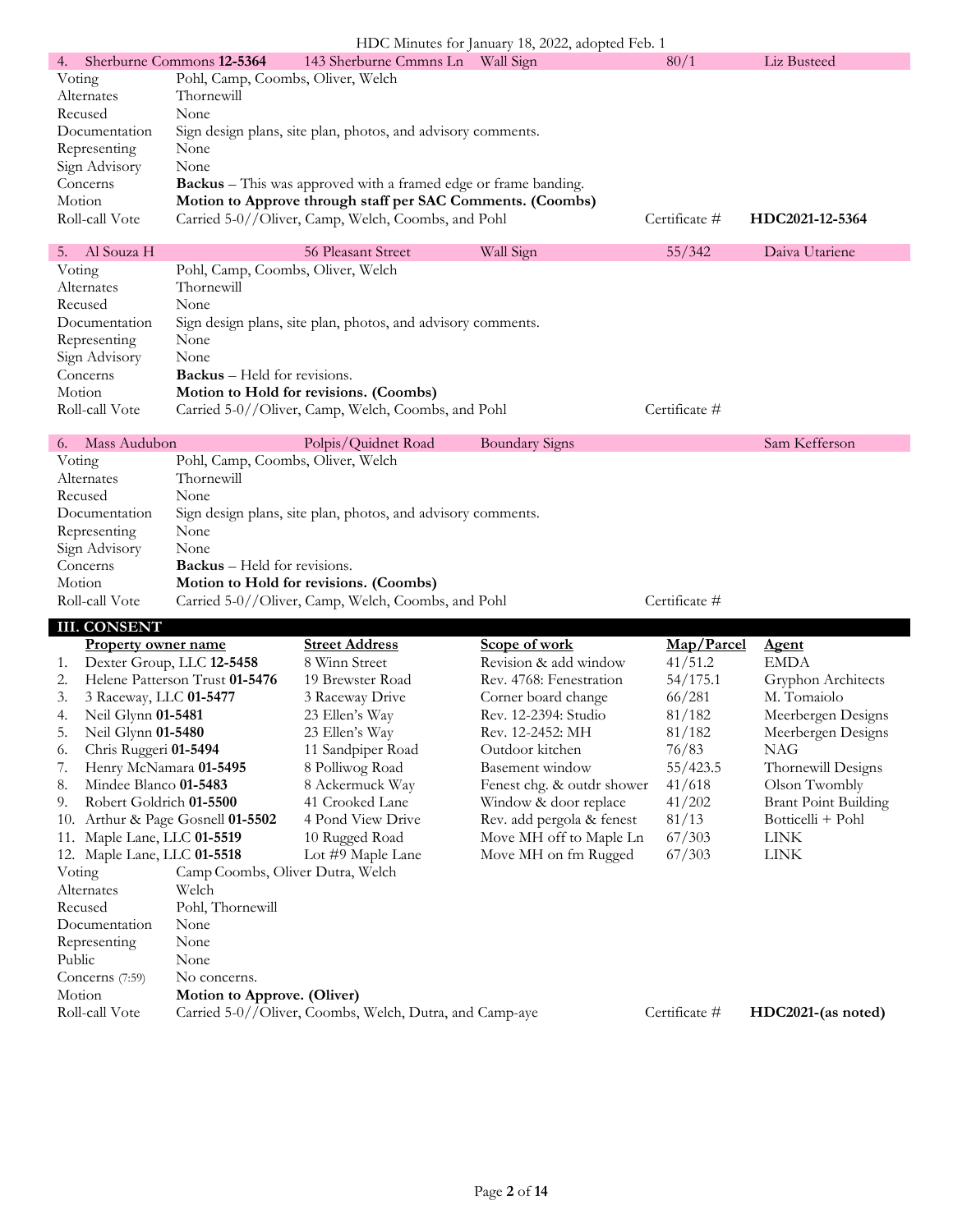|        | <b>IV. CONSENT WITH CONDITIONS</b> |                                |                                                                |                          |               |                      |
|--------|------------------------------------|--------------------------------|----------------------------------------------------------------|--------------------------|---------------|----------------------|
|        | Property owner name                |                                | <b>Street Address</b>                                          | Scope of work            | Map/Parcel    | <b>Agent</b>         |
| 1.     | Leslie Snell 01-5512               |                                | 23 Woodland Drive                                              | New pool                 | 68/261        | Leslie Snell         |
|        | $\bullet$                          |                                | Not to be visible at time of inspection or thereafter          |                          |               |                      |
| 2.     |                                    | Hightide Partners, LLC 01-5511 | 10 Ackermuck Way                                               | Rev. add spa & Hardscape | 41/618.1      | Atlantic Landscaping |
|        |                                    |                                | Spa not to be visible at time of inspection or thereafter      |                          |               |                      |
| Voting |                                    |                                | Pohl, Camp, Coombs, Oliver, Thornewill                         |                          |               |                      |
|        | Alternates                         | Welch, Dutra                   |                                                                |                          |               |                      |
|        | Recused                            | None                           |                                                                |                          |               |                      |
|        | Documentation                      | None                           |                                                                |                          |               |                      |
|        | Representing                       | None                           |                                                                |                          |               |                      |
| Public |                                    | None                           |                                                                |                          |               |                      |
|        | Concerns $(7:59)$                  | No additional concerns.        |                                                                |                          |               |                      |
|        | Motion                             |                                | Motion to Approve through staff per noted conditions. (Oliver) |                          |               |                      |
|        | Roll-call Vote                     |                                | Carried 5-0//Coombs, Camp, Thornewill, Oliver, and Pohl-aye    |                          | Certificate # | HDC2021-(as noted)   |
|        |                                    |                                |                                                                |                          |               |                      |

|                                | V. NEW BUSINESS 12/07 & 21/2021 |                                                                        |                                                                                                                                |               |                |  |
|--------------------------------|---------------------------------|------------------------------------------------------------------------|--------------------------------------------------------------------------------------------------------------------------------|---------------|----------------|--|
| Property owner name            |                                 | <b>Street Address</b>                                                  | Scope of work                                                                                                                  | Map/Parcel    | <b>Agent</b>   |  |
| 1. Rose R.T. 11-5107 OB        |                                 | 28 India Street                                                        | Spa & hardscape                                                                                                                | 42.3.4/8      | Jardins Intl.  |  |
| Voting                         |                                 | Camp (acting chair), Coombs, Welch, Thornewill                         |                                                                                                                                |               |                |  |
| Alternates                     | None                            |                                                                        |                                                                                                                                |               |                |  |
| Recused                        | Pohl                            |                                                                        |                                                                                                                                |               |                |  |
| Documentation                  |                                 |                                                                        | Landscape design plans, site plan, photos, historical documents, and advisory comments.                                        |               |                |  |
| Representing                   |                                 | Elisabeth O'Rourke, Jardins International                              |                                                                                                                                |               |                |  |
| Public                         | None                            |                                                                        |                                                                                                                                |               |                |  |
| Concerns $(5:11)$              |                                 |                                                                        | O'Rourke – Reviewed changes made per previous concerns. Could tuck the spa close to the house and screening with               |               |                |  |
|                                |                                 |                                                                        | plantings. Asked since it isn't visible is it not approvable. She thinks enclosing it in a small structure is possible.        |               |                |  |
|                                |                                 |                                                                        | <b>Backus</b> – Referenced Section 2 (correct ref is 9B) of the Special Act which talks about the appropriate setting.         |               |                |  |
|                                |                                 |                                                                        | <b>Coombs</b> – A spa on India Street is inappropriate, whether or not it is allowed. Doesn't see Hussey as "the neighborhood" |               |                |  |
|                                |                                 |                                                                        | so the spa there isn't contextual. We don't want the old historic district (OHD) littered with spas and lighting.              |               |                |  |
|                                |                                 |                                                                        | <b>Thornewill</b> – She didn't think there are any spas in this immediate neighborhood. The way it's designed and how it sits  |               |                |  |
|                                |                                 |                                                                        | on the property, it becomes an element in the garden that doesn't make sense. She goes by immediate neighborhood               |               |                |  |
|                                |                                 | precedent; asked where the spa on Hussey is located (by Academy Hill). |                                                                                                                                |               |                |  |
|                                |                                 |                                                                        | Welch - Referenced Section 9B of the Special Act, which speaks to character and setting. Light, character, and setting do      |               |                |  |
|                                |                                 |                                                                        | come into play; the 38 Pleasant Street spa is an appropriate size with appropriate screening. He's voted against these in      |               |                |  |
|                                |                                 |                                                                        | the past but if Town Meeting comes around to smaller spas being approvable, we will be wrestling with it in the future.        |               |                |  |
|                                |                                 | Asked if they considered doing something within a small structure.     |                                                                                                                                |               |                |  |
|                                |                                 |                                                                        | Camp - You look down on the Hussey Street spa from the parking at Academy Hill and it's screened with Arbor Vitae.             |               |                |  |
|                                |                                 | She too is concerned about setting a precedent in the OHD.             |                                                                                                                                |               |                |  |
| Motion                         |                                 | Motion to Hold for revisions. (Welch)                                  |                                                                                                                                |               |                |  |
| Roll-call Vote                 |                                 | Carried 4-0//Welch, Coombs, Thornewill, and Camp-aye                   |                                                                                                                                | Certificate # |                |  |
|                                |                                 |                                                                        |                                                                                                                                |               |                |  |
| 3 Beaver St, LLC 12-5316<br>2. |                                 | <b>3A Beaver Street</b>                                                | Dormers, raise foundation                                                                                                      | 55.1.4/97     | Polly Walldorf |  |
| Voting                         |                                 | Pohl, Camp, Coombs, Oliver, Thornewill                                 |                                                                                                                                |               |                |  |

Alternates Welch, Dutra<br>Recused None

Concerns (5:25) **Backus** – Waiting for as-built scans. Not opened at this time.

Motion **Motion to Hold for representation and further information. (coombs)**<br>Roll-call Vote Carried 5-0//Oliver, Camp, Thornewill, Coombs, and Pohl-aye

Carried 5-0//Oliver, Camp, Thornewill, Coombs, and Pohl-aye Certificate #

Documentation None Representing None Public None

Recused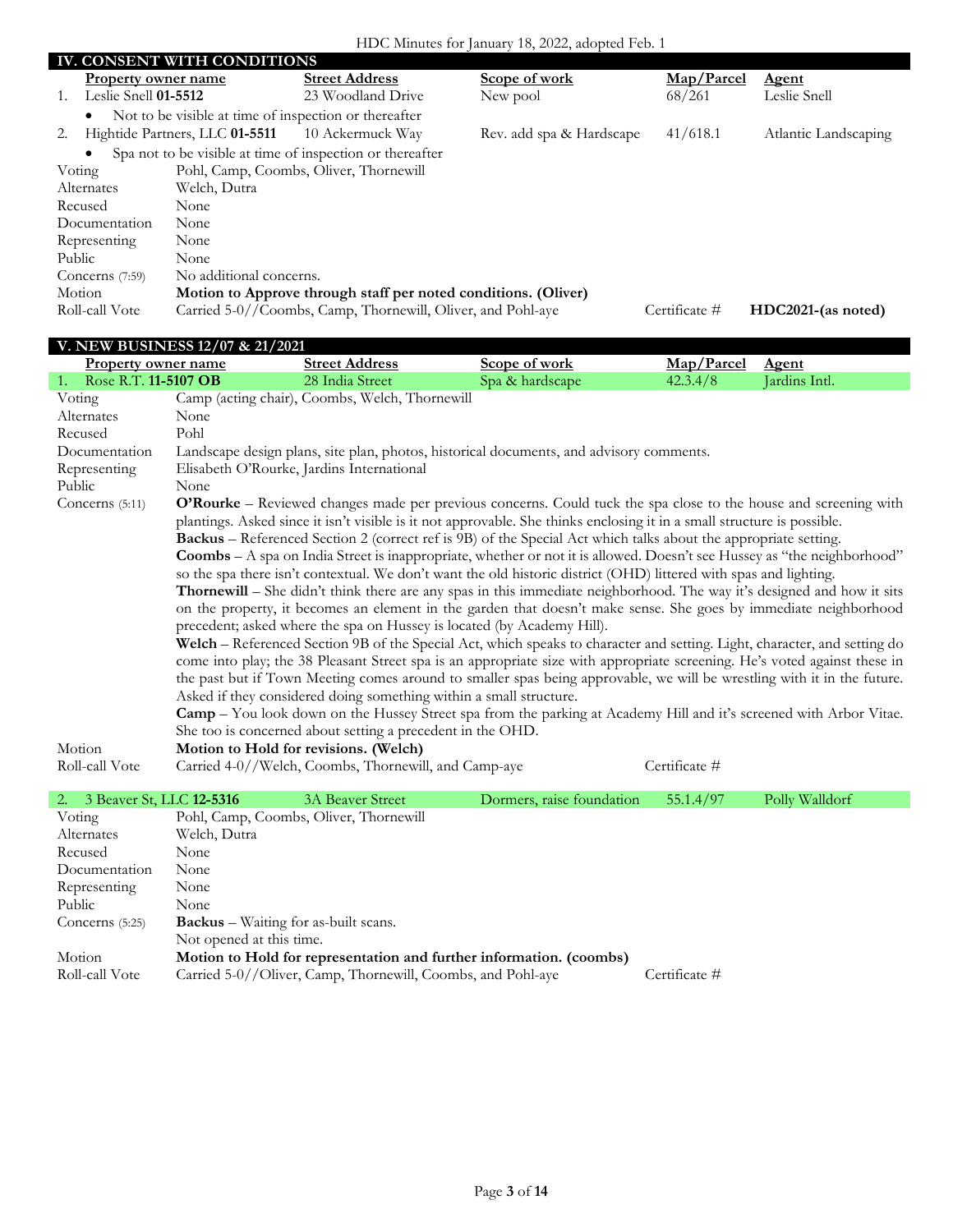### HDC Minutes for January 18, 2022, adopted Feb. 1

|                               | <b>VI. OLD BUSINESS 12/28/2021</b> |                                                                |                                                                                                                             |               |              |  |  |
|-------------------------------|------------------------------------|----------------------------------------------------------------|-----------------------------------------------------------------------------------------------------------------------------|---------------|--------------|--|--|
| <b>Property owner name</b>    |                                    | <b>Street Address</b>                                          | Scope of work                                                                                                               | Map/Parcel    | <b>Agent</b> |  |  |
| 1.<br>Kim Wentworth 11-5168   |                                    | 14 Lincoln Avenue                                              | Move & increase pool                                                                                                        | 30/182        | Mark Cutone  |  |  |
| Voting                        |                                    | Pohl, Camp, Coombs, Oliver, Welch                              |                                                                                                                             |               |              |  |  |
| Alternates                    | Dutra, Thornewill                  |                                                                |                                                                                                                             |               |              |  |  |
| Recused                       | None                               |                                                                |                                                                                                                             |               |              |  |  |
| Documentation                 |                                    |                                                                | Landscape design plans, site plan, photos, historical documents, and advisory comments.                                     |               |              |  |  |
| Representing                  |                                    | Mark Cutone, Mark Cutone Architecture                          |                                                                                                                             |               |              |  |  |
| Public                        | None                               |                                                                |                                                                                                                             |               |              |  |  |
| Concerns (5:25)               |                                    |                                                                | <b>Cutone</b> – Reviewed project; now have a 4' board fence surrounding the pool.                                           |               |              |  |  |
|                               |                                    |                                                                | Backus – The main house is circa 1913 a ball room associated with 14 & 12 Lincoln Avenue. The gate & fence at 48" is        |               |              |  |  |
|                               | sufficient to screen visibility.   |                                                                |                                                                                                                             |               |              |  |  |
|                               |                                    |                                                                | Read HSAB comments 1/10: This location for the pool is too close to the street; it should be placed behind the guest        |               |              |  |  |
|                               |                                    |                                                                | house. Asked where the pool equipment will go. HSAB would like to see further revisions.                                    |               |              |  |  |
|                               |                                    |                                                                | <b>Coombs</b> – The pool should be turned 90 degrees and put it between the guesthouse and main house; it is on the edge of |               |              |  |  |
|                               |                                    | the OHD and associated with one of the oldest houses up there. |                                                                                                                             |               |              |  |  |
|                               |                                    |                                                                | <b>Camp</b> – She saw what happened next door and is dismayed. Having a pool on a road with privet and fence to hide it     |               |              |  |  |
|                               |                                    |                                                                | creates a streetscape that isn't Capaum Pond Road; it is becoming inappropriate. She was okay when it was between the       |               |              |  |  |
|                               |                                    |                                                                | guesthouse and main house. Moving it would mean less hardscaping by the road.                                               |               |              |  |  |
|                               |                                    |                                                                | Oliver - Agrees with what's been said. It looks like it would fit between the structures.                                   |               |              |  |  |
|                               |                                    |                                                                | Welch - Rotate it on its axis and pull the vegetation off Capaum Pond Road.                                                 |               |              |  |  |
|                               |                                    | <b>Pohl</b> – He too would like it between the two structures. |                                                                                                                             |               |              |  |  |
| Motion                        |                                    |                                                                | Motion to Hold for revisions and to go back to HSAB for review. (Camp)                                                      |               |              |  |  |
| Roll-call Vote                |                                    | Carried 5-0//Coombs, Oliver, Welch, Camp, and Pohl-aye         |                                                                                                                             | Certificate # |              |  |  |
|                               |                                    |                                                                |                                                                                                                             |               |              |  |  |
| NIR Retail, LLC 11-5041<br>2. |                                    | 4 Harbor Square                                                | Renovate building                                                                                                           | 42.2.4/1      | Workshop APD |  |  |
| Voting                        | Pohl, Camp, Coombs, Oliver,        |                                                                |                                                                                                                             |               |              |  |  |
| Alternates                    | Welch, Dutra, Thornewnill          |                                                                |                                                                                                                             |               |              |  |  |
| Recused                       | None                               |                                                                |                                                                                                                             |               |              |  |  |
| Documentation                 | None                               |                                                                |                                                                                                                             |               |              |  |  |
|                               |                                    |                                                                |                                                                                                                             |               |              |  |  |

| Representing      | None                                            |               |
|-------------------|-------------------------------------------------|---------------|
| Public            | None.                                           |               |
| Concerns $(5:34)$ | <b>Backus</b> – Asked this be held for Thurs    |               |
|                   | Not opened at this time.                        |               |
| Motion            | Motion to Hold for Thurs. (Oliver)              |               |
| Roll-call Vote    | Carried 4-0//Camp, Coombs, Oliver, and Pohl-aye | Certificate # |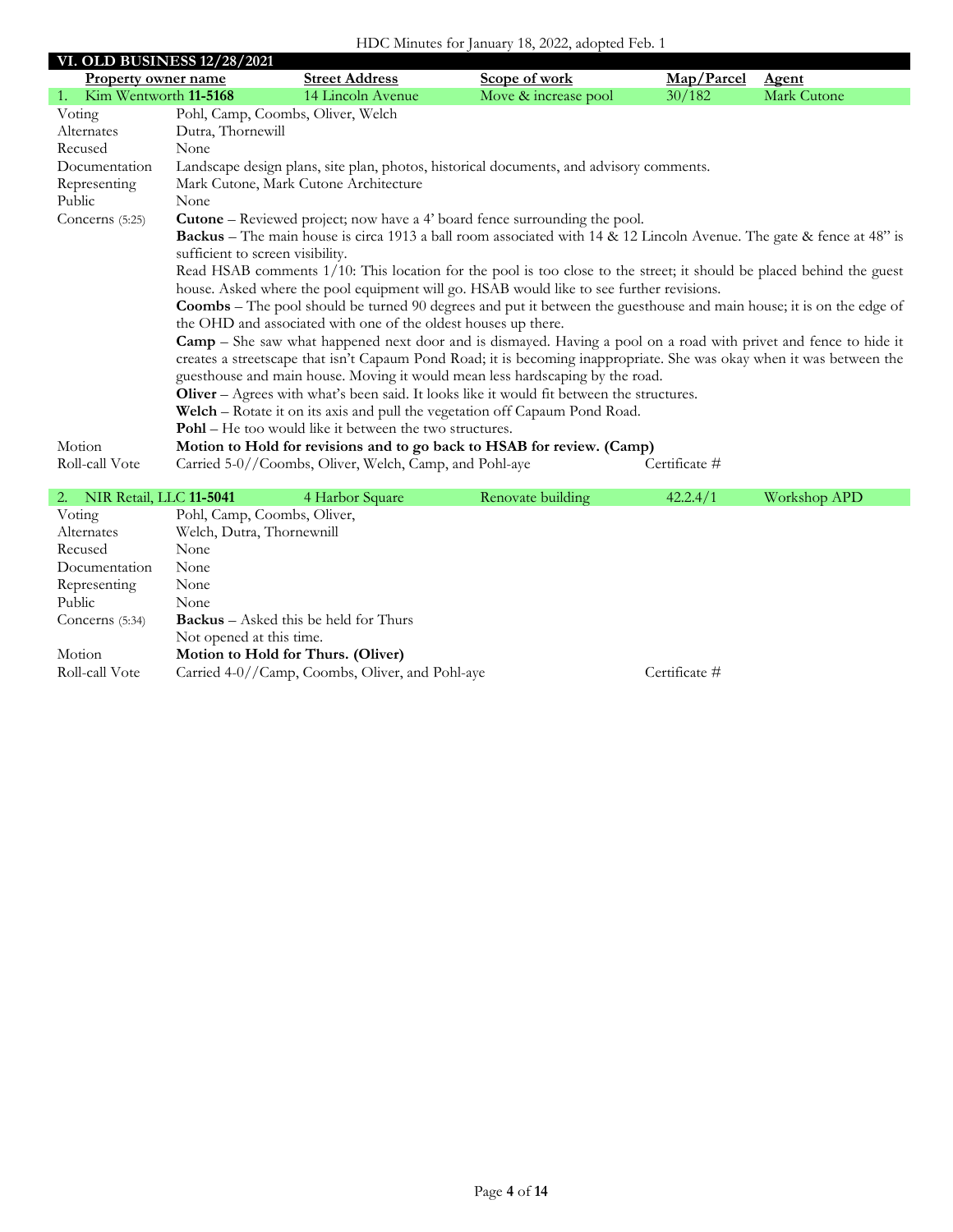|                              |                                               |                                                                 | HDC Minutes for January 18, 2022, adopted Feb. 1                                                                                                                                                                                                                                                                                                                                                                                                                                                                                                                                                                                                                                                                                                                                                                                                                                                                                                                                                                                                                                                                                                                                                                                                                                                                                                                                                                                                                                                                                                                                                                                                                                                                                                                                                                                                                                                                                                                                                                                                                                                                                                             |               |                         |
|------------------------------|-----------------------------------------------|-----------------------------------------------------------------|--------------------------------------------------------------------------------------------------------------------------------------------------------------------------------------------------------------------------------------------------------------------------------------------------------------------------------------------------------------------------------------------------------------------------------------------------------------------------------------------------------------------------------------------------------------------------------------------------------------------------------------------------------------------------------------------------------------------------------------------------------------------------------------------------------------------------------------------------------------------------------------------------------------------------------------------------------------------------------------------------------------------------------------------------------------------------------------------------------------------------------------------------------------------------------------------------------------------------------------------------------------------------------------------------------------------------------------------------------------------------------------------------------------------------------------------------------------------------------------------------------------------------------------------------------------------------------------------------------------------------------------------------------------------------------------------------------------------------------------------------------------------------------------------------------------------------------------------------------------------------------------------------------------------------------------------------------------------------------------------------------------------------------------------------------------------------------------------------------------------------------------------------------------|---------------|-------------------------|
| 22 Easton, LLC 06-4026<br>3. |                                               | 22 Easton Street                                                | Pool & hardscape                                                                                                                                                                                                                                                                                                                                                                                                                                                                                                                                                                                                                                                                                                                                                                                                                                                                                                                                                                                                                                                                                                                                                                                                                                                                                                                                                                                                                                                                                                                                                                                                                                                                                                                                                                                                                                                                                                                                                                                                                                                                                                                                             | 42.1.1/12     | Ahern Design            |
| Voting                       | Pohl, Camp, Coombs, Thornewill                |                                                                 |                                                                                                                                                                                                                                                                                                                                                                                                                                                                                                                                                                                                                                                                                                                                                                                                                                                                                                                                                                                                                                                                                                                                                                                                                                                                                                                                                                                                                                                                                                                                                                                                                                                                                                                                                                                                                                                                                                                                                                                                                                                                                                                                                              |               |                         |
| Alternates                   | None                                          |                                                                 |                                                                                                                                                                                                                                                                                                                                                                                                                                                                                                                                                                                                                                                                                                                                                                                                                                                                                                                                                                                                                                                                                                                                                                                                                                                                                                                                                                                                                                                                                                                                                                                                                                                                                                                                                                                                                                                                                                                                                                                                                                                                                                                                                              |               |                         |
| Recused                      | None                                          |                                                                 |                                                                                                                                                                                                                                                                                                                                                                                                                                                                                                                                                                                                                                                                                                                                                                                                                                                                                                                                                                                                                                                                                                                                                                                                                                                                                                                                                                                                                                                                                                                                                                                                                                                                                                                                                                                                                                                                                                                                                                                                                                                                                                                                                              |               |                         |
| Documentation                |                                               |                                                                 | Landscape design plans, site plan, photos, historical documents, and advisory comments.                                                                                                                                                                                                                                                                                                                                                                                                                                                                                                                                                                                                                                                                                                                                                                                                                                                                                                                                                                                                                                                                                                                                                                                                                                                                                                                                                                                                                                                                                                                                                                                                                                                                                                                                                                                                                                                                                                                                                                                                                                                                      |               |                         |
| Representing                 |                                               | Miroslava Ahern, Ahern Design, LLC                              |                                                                                                                                                                                                                                                                                                                                                                                                                                                                                                                                                                                                                                                                                                                                                                                                                                                                                                                                                                                                                                                                                                                                                                                                                                                                                                                                                                                                                                                                                                                                                                                                                                                                                                                                                                                                                                                                                                                                                                                                                                                                                                                                                              |               |                         |
| Public<br>Concerns (5:35)    | None                                          |                                                                 | Ahern – Reviewed changes made per previous concerns; 15X28 pool is now a 10X15 spa.                                                                                                                                                                                                                                                                                                                                                                                                                                                                                                                                                                                                                                                                                                                                                                                                                                                                                                                                                                                                                                                                                                                                                                                                                                                                                                                                                                                                                                                                                                                                                                                                                                                                                                                                                                                                                                                                                                                                                                                                                                                                          |               |                         |
|                              | further revisions.<br>naturalness of the lot. | it's hard to see what it does going up to the house.            | <b>Backus</b> – This is an infill structure within the OHD; there was a previous structure on this lot. Granite steps should be<br>brick or cobble. The spa is completely blocked from view. This is in the OHD as laid out in 1955.<br>Read HSAB comments 1/10: The granite apron has no precedence in the Brant Point area and should be brick to ensure<br>Americans with Disability Act access across the sidewalk. The apron should be reduced in width to 11 or 12 feet. The<br>rectangular stone pavers are too formal and should be irregular stepping stones or boardwalk. HSAB would like to see<br><b>Camp</b> – She has concerned with the formal, squared off designs in a historic area; it needs to be less formal and appropriate<br>to the other houses immediately around it. The granite steps are very out of place for Easton Street.<br><b>Coombs</b> - Agrees with Ms. Camp and HSAB about the granite steps; they should irregular bluestone. The spa should be<br>smaller and moved north closer to the boardwalk. All the patios should flow together; they are all square and there are too<br>many of them. The steps should instead be bluestones coming down the slope of the grade; the formal stairs eliminate the<br><b>Thornewill</b> – Agrees with what's been said. It seems the wooden boardwalk is not appropriate going all the way to the<br>front; it privatizes everything from the parking back. Easton Street is an area with open fronts. The boardwalk also sets<br>you up for linear, hard surfaces which aren't typical to that area and creates a contemporary feeling. She was really against<br>the pool; the spa is well hidden. Hopes the landscaping become more organic. It looks like the boardwalk goes up steps;<br>Pohl – The Conservation Commission won't allow them to change the grade at all. A lot of the hard-edged terraces won't<br>be visible. He agrees with openness to Easton Street where the parking is. The boardwalk seems contemporary but there<br>is a house on Lincoln Circle with a boardwalk and it looks great. Agrees the granite stones is not appropriate for an apron |               |                         |
|                              |                                               | on Easton Street; it might not be permissible on Town property. |                                                                                                                                                                                                                                                                                                                                                                                                                                                                                                                                                                                                                                                                                                                                                                                                                                                                                                                                                                                                                                                                                                                                                                                                                                                                                                                                                                                                                                                                                                                                                                                                                                                                                                                                                                                                                                                                                                                                                                                                                                                                                                                                                              |               |                         |
| Motion                       |                                               |                                                                 | Motion to Hold for revisions and to go back to HSAB. (Camp)                                                                                                                                                                                                                                                                                                                                                                                                                                                                                                                                                                                                                                                                                                                                                                                                                                                                                                                                                                                                                                                                                                                                                                                                                                                                                                                                                                                                                                                                                                                                                                                                                                                                                                                                                                                                                                                                                                                                                                                                                                                                                                  |               |                         |
| Roll-call Vote               |                                               | Carried 4-0//Coombs, Thornewill, Camp, and Pohl-aye             |                                                                                                                                                                                                                                                                                                                                                                                                                                                                                                                                                                                                                                                                                                                                                                                                                                                                                                                                                                                                                                                                                                                                                                                                                                                                                                                                                                                                                                                                                                                                                                                                                                                                                                                                                                                                                                                                                                                                                                                                                                                                                                                                                              | Certificate # |                         |
|                              |                                               |                                                                 |                                                                                                                                                                                                                                                                                                                                                                                                                                                                                                                                                                                                                                                                                                                                                                                                                                                                                                                                                                                                                                                                                                                                                                                                                                                                                                                                                                                                                                                                                                                                                                                                                                                                                                                                                                                                                                                                                                                                                                                                                                                                                                                                                              |               |                         |
|                              |                                               |                                                                 |                                                                                                                                                                                                                                                                                                                                                                                                                                                                                                                                                                                                                                                                                                                                                                                                                                                                                                                                                                                                                                                                                                                                                                                                                                                                                                                                                                                                                                                                                                                                                                                                                                                                                                                                                                                                                                                                                                                                                                                                                                                                                                                                                              |               |                         |
| 4. Okay Okay House 10-4821   |                                               | 10 Union Street                                                 | Parking & patio                                                                                                                                                                                                                                                                                                                                                                                                                                                                                                                                                                                                                                                                                                                                                                                                                                                                                                                                                                                                                                                                                                                                                                                                                                                                                                                                                                                                                                                                                                                                                                                                                                                                                                                                                                                                                                                                                                                                                                                                                                                                                                                                              | 42.3.1/43     | <b>BPC</b> Architecture |
| Voting                       |                                               | Pohl, Coombs, Oliver, Welch, Thornewill                         |                                                                                                                                                                                                                                                                                                                                                                                                                                                                                                                                                                                                                                                                                                                                                                                                                                                                                                                                                                                                                                                                                                                                                                                                                                                                                                                                                                                                                                                                                                                                                                                                                                                                                                                                                                                                                                                                                                                                                                                                                                                                                                                                                              |               |                         |
| Alternates                   | Dutra                                         |                                                                 |                                                                                                                                                                                                                                                                                                                                                                                                                                                                                                                                                                                                                                                                                                                                                                                                                                                                                                                                                                                                                                                                                                                                                                                                                                                                                                                                                                                                                                                                                                                                                                                                                                                                                                                                                                                                                                                                                                                                                                                                                                                                                                                                                              |               |                         |
| Recused                      | None                                          |                                                                 |                                                                                                                                                                                                                                                                                                                                                                                                                                                                                                                                                                                                                                                                                                                                                                                                                                                                                                                                                                                                                                                                                                                                                                                                                                                                                                                                                                                                                                                                                                                                                                                                                                                                                                                                                                                                                                                                                                                                                                                                                                                                                                                                                              |               |                         |
| Documentation                |                                               |                                                                 | Landscape design plans, site plan, photos, historical documents, and advisory comments.                                                                                                                                                                                                                                                                                                                                                                                                                                                                                                                                                                                                                                                                                                                                                                                                                                                                                                                                                                                                                                                                                                                                                                                                                                                                                                                                                                                                                                                                                                                                                                                                                                                                                                                                                                                                                                                                                                                                                                                                                                                                      |               |                         |
| Representing                 | Joe Paul, BPC Architecture                    |                                                                 |                                                                                                                                                                                                                                                                                                                                                                                                                                                                                                                                                                                                                                                                                                                                                                                                                                                                                                                                                                                                                                                                                                                                                                                                                                                                                                                                                                                                                                                                                                                                                                                                                                                                                                                                                                                                                                                                                                                                                                                                                                                                                                                                                              |               |                         |
| Public                       | None                                          |                                                                 |                                                                                                                                                                                                                                                                                                                                                                                                                                                                                                                                                                                                                                                                                                                                                                                                                                                                                                                                                                                                                                                                                                                                                                                                                                                                                                                                                                                                                                                                                                                                                                                                                                                                                                                                                                                                                                                                                                                                                                                                                                                                                                                                                              |               |                         |
| Concerns (5:54)              |                                               |                                                                 | <b>Paul</b> – Reviewed the project and changes made per previous concerns. The plantings were neglected with the trees being<br>choked out. Existing parking is at the end of Coffin Street. Feels this design maintains a pastoral feel in this area. Thinks                                                                                                                                                                                                                                                                                                                                                                                                                                                                                                                                                                                                                                                                                                                                                                                                                                                                                                                                                                                                                                                                                                                                                                                                                                                                                                                                                                                                                                                                                                                                                                                                                                                                                                                                                                                                                                                                                                |               |                         |
|                              |                                               | his client would accept parking for one car.                    |                                                                                                                                                                                                                                                                                                                                                                                                                                                                                                                                                                                                                                                                                                                                                                                                                                                                                                                                                                                                                                                                                                                                                                                                                                                                                                                                                                                                                                                                                                                                                                                                                                                                                                                                                                                                                                                                                                                                                                                                                                                                                                                                                              |               |                         |
|                              | identified.                                   |                                                                 | Backus – Structure is circa 1930s individually significant based upon HDC survey. There is a lot of parking along this<br>section of Union Street, so agrees with HSAB. Suggested it be more organic and less formal. None of the plants are                                                                                                                                                                                                                                                                                                                                                                                                                                                                                                                                                                                                                                                                                                                                                                                                                                                                                                                                                                                                                                                                                                                                                                                                                                                                                                                                                                                                                                                                                                                                                                                                                                                                                                                                                                                                                                                                                                                 |               |                         |
|                              |                                               |                                                                 | Read HSAB comments 1/10: Ok with patio. An elevated and retained double parking space so close to Main Street is not                                                                                                                                                                                                                                                                                                                                                                                                                                                                                                                                                                                                                                                                                                                                                                                                                                                                                                                                                                                                                                                                                                                                                                                                                                                                                                                                                                                                                                                                                                                                                                                                                                                                                                                                                                                                                                                                                                                                                                                                                                         |               |                         |
|                              |                                               |                                                                 | appropriate, especially next to an existing 4 car parking area; parking is already provided at the front of the property. If                                                                                                                                                                                                                                                                                                                                                                                                                                                                                                                                                                                                                                                                                                                                                                                                                                                                                                                                                                                                                                                                                                                                                                                                                                                                                                                                                                                                                                                                                                                                                                                                                                                                                                                                                                                                                                                                                                                                                                                                                                 |               |                         |
|                              |                                               |                                                                 | there must be additional parking, then a narrow driveway with 2 stacked parking spaces that follows the downward slope                                                                                                                                                                                                                                                                                                                                                                                                                                                                                                                                                                                                                                                                                                                                                                                                                                                                                                                                                                                                                                                                                                                                                                                                                                                                                                                                                                                                                                                                                                                                                                                                                                                                                                                                                                                                                                                                                                                                                                                                                                       |               |                         |
|                              |                                               |                                                                 | would be more appropriate. HSAB would like to see further revisions.                                                                                                                                                                                                                                                                                                                                                                                                                                                                                                                                                                                                                                                                                                                                                                                                                                                                                                                                                                                                                                                                                                                                                                                                                                                                                                                                                                                                                                                                                                                                                                                                                                                                                                                                                                                                                                                                                                                                                                                                                                                                                         |               |                         |
|                              |                                               |                                                                 | <b>Coombs</b> – This was one of the most beautiful yards around; square parking in that corner is inappropriate especially when                                                                                                                                                                                                                                                                                                                                                                                                                                                                                                                                                                                                                                                                                                                                                                                                                                                                                                                                                                                                                                                                                                                                                                                                                                                                                                                                                                                                                                                                                                                                                                                                                                                                                                                                                                                                                                                                                                                                                                                                                              |               |                         |
|                              |                                               |                                                                 | they already have parking. The large trees are already cut down in the area of the proposed parking. They have a huge                                                                                                                                                                                                                                                                                                                                                                                                                                                                                                                                                                                                                                                                                                                                                                                                                                                                                                                                                                                                                                                                                                                                                                                                                                                                                                                                                                                                                                                                                                                                                                                                                                                                                                                                                                                                                                                                                                                                                                                                                                        |               |                         |
|                              |                                               | lawn, and the circle patio is not attractive.                   |                                                                                                                                                                                                                                                                                                                                                                                                                                                                                                                                                                                                                                                                                                                                                                                                                                                                                                                                                                                                                                                                                                                                                                                                                                                                                                                                                                                                                                                                                                                                                                                                                                                                                                                                                                                                                                                                                                                                                                                                                                                                                                                                                              |               |                         |
|                              |                                               |                                                                 | Oliver – She thought this is a good location away from the house leaving it the prominence it should have. Likes the idea                                                                                                                                                                                                                                                                                                                                                                                                                                                                                                                                                                                                                                                                                                                                                                                                                                                                                                                                                                                                                                                                                                                                                                                                                                                                                                                                                                                                                                                                                                                                                                                                                                                                                                                                                                                                                                                                                                                                                                                                                                    |               |                         |
|                              |                                               |                                                                 | of parking for a single car with beefed up vegetation. The patio is a very odd shape and agrees it should be more organic.                                                                                                                                                                                                                                                                                                                                                                                                                                                                                                                                                                                                                                                                                                                                                                                                                                                                                                                                                                                                                                                                                                                                                                                                                                                                                                                                                                                                                                                                                                                                                                                                                                                                                                                                                                                                                                                                                                                                                                                                                                   |               |                         |
|                              |                                               |                                                                 | She's concerned the patio will be visible from the street and detract from the house.                                                                                                                                                                                                                                                                                                                                                                                                                                                                                                                                                                                                                                                                                                                                                                                                                                                                                                                                                                                                                                                                                                                                                                                                                                                                                                                                                                                                                                                                                                                                                                                                                                                                                                                                                                                                                                                                                                                                                                                                                                                                        |               |                         |
|                              |                                               |                                                                 | Welch - Agrees with Ms. Oliver. He wouldn't be averse to 2-deep stacked parking. Agrees with beefing up screening<br>between the parking and the neighbor. The comments about the patio and gate are appropriate. He doesn't mind the patio                                                                                                                                                                                                                                                                                                                                                                                                                                                                                                                                                                                                                                                                                                                                                                                                                                                                                                                                                                                                                                                                                                                                                                                                                                                                                                                                                                                                                                                                                                                                                                                                                                                                                                                                                                                                                                                                                                                  |               |                         |
|                              |                                               | so much depending on the stone material.                        |                                                                                                                                                                                                                                                                                                                                                                                                                                                                                                                                                                                                                                                                                                                                                                                                                                                                                                                                                                                                                                                                                                                                                                                                                                                                                                                                                                                                                                                                                                                                                                                                                                                                                                                                                                                                                                                                                                                                                                                                                                                                                                                                                              |               |                         |
|                              |                                               |                                                                 | <b>Thornewill</b> – Agrees about the patio but doesn't think it will be a full circle with the natural-cut stone. Agrees the parking                                                                                                                                                                                                                                                                                                                                                                                                                                                                                                                                                                                                                                                                                                                                                                                                                                                                                                                                                                                                                                                                                                                                                                                                                                                                                                                                                                                                                                                                                                                                                                                                                                                                                                                                                                                                                                                                                                                                                                                                                         |               |                         |
|                              |                                               | be an apron and stone or shell for the driveway/parking.        | should be stacked and not all brick; the double brick driveway is a function of tightly-packed houses; if it is stacked should                                                                                                                                                                                                                                                                                                                                                                                                                                                                                                                                                                                                                                                                                                                                                                                                                                                                                                                                                                                                                                                                                                                                                                                                                                                                                                                                                                                                                                                                                                                                                                                                                                                                                                                                                                                                                                                                                                                                                                                                                               |               |                         |

Roll-call Vote Carried 5-0//Oliver, Welch, Thornewill, Coombs, and Pohl-aye Certificate # **HDC2021-10-4821**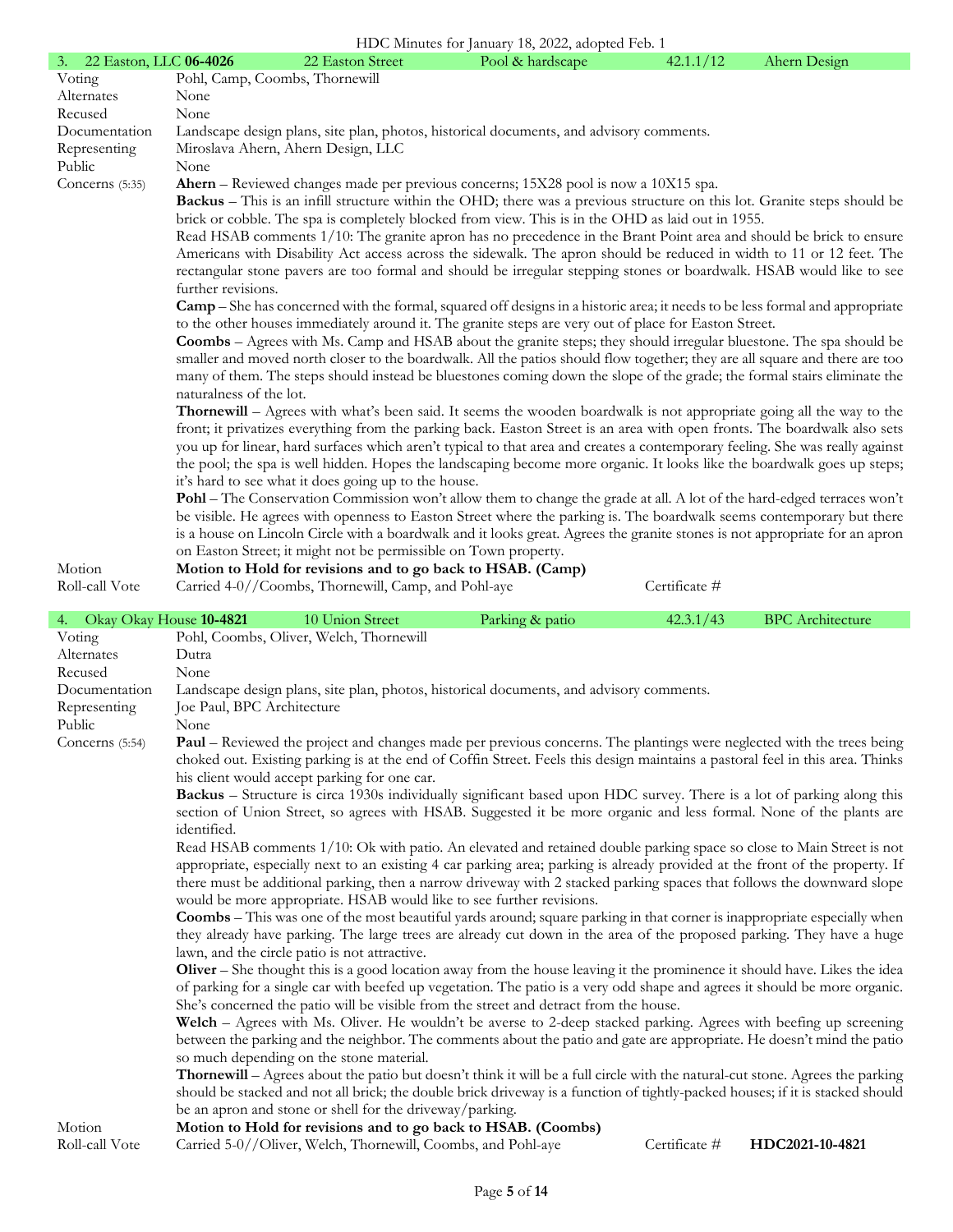| 5. Family Ties Ack, LLC 11-5125 | $\sim$ 1.211.000 101 $\mu$ ment <sub>1</sub><br>11 Alliance Lane                                                                                                                                  | Pool, court, hardscape | 39/24.1       | Atlantic Landscaping |  |  |  |
|---------------------------------|---------------------------------------------------------------------------------------------------------------------------------------------------------------------------------------------------|------------------------|---------------|----------------------|--|--|--|
| Voting                          | Pohl, Camp, Coombs, Dutra, Thornewill                                                                                                                                                             |                        |               |                      |  |  |  |
| Alternates                      | Welch                                                                                                                                                                                             |                        |               |                      |  |  |  |
| Recused                         | None                                                                                                                                                                                              |                        |               |                      |  |  |  |
| Documentation                   | Landscape design plans, site plan, photos, and topo cross section.                                                                                                                                |                        |               |                      |  |  |  |
| Representing                    | Lindsay Congleton, Atlantic Landscaping                                                                                                                                                           |                        |               |                      |  |  |  |
| Public                          | None                                                                                                                                                                                              |                        |               |                      |  |  |  |
| Concerns (6:10)                 | <b>Congleton</b> – Reviewed changes made per previous concerns; 30" retaining wall is Connecticut field stone screened by<br>planted grasses.                                                     |                        |               |                      |  |  |  |
|                                 | Thornewill – She is satisfied with how it steps down deep into the property.                                                                                                                      |                        |               |                      |  |  |  |
|                                 | <b>Camp</b> – On the property line along Alliance, asked if the terracing for the tennis court will be visible (no). The driveway                                                                 |                        |               |                      |  |  |  |
|                                 | opens up to a huge parking lot suitable for Cumby's; that should be smaller and better screened. We are getting more and                                                                          |                        |               |                      |  |  |  |
|                                 | more of these huge car parks in front of the house. We haven't talked about the material or screening of the parking area                                                                         |                        |               |                      |  |  |  |
|                                 | (shell).                                                                                                                                                                                          |                        |               |                      |  |  |  |
|                                 | Coombs – Everything fits in well. Doesn't think anything will be visible. Asked about the stonework around the pool.                                                                              |                        |               |                      |  |  |  |
|                                 | <b>Dutra</b> – Asked about the trees to be used for screening. Doesn't think any walls will be visible; the stone cap isn't ideal                                                                 |                        |               |                      |  |  |  |
|                                 | but in keeping with the project. Suggested evergreens be 10' to 12' to screen the Tennis Court.                                                                                                   |                        |               |                      |  |  |  |
|                                 | Pohl - He agrees about more screening between Alliance and the parking.                                                                                                                           |                        |               |                      |  |  |  |
| Motion                          | Motion to Approve through staff with the 10' to 12' evergreens to screen the tennis court and add evergreen                                                                                       |                        |               |                      |  |  |  |
|                                 | vegetation for screening to the east side between the parking and the road. (Dutra)                                                                                                               |                        |               |                      |  |  |  |
| Roll-call Vote                  | Carried 3-2//Thornewill, Dutra, and Pohl-aye; Coombs and Camp-nay                                                                                                                                 |                        | Certificate # | HDC2021-11-5125      |  |  |  |
| 6. Family Ties Ack, LLC 11-5159 | 11 Alliance Lane                                                                                                                                                                                  | New dwelling           | 39/24.1       | Studio Ppark         |  |  |  |
| Voting                          | Pohl, Camp, Coombs, Dutra, Thornewill                                                                                                                                                             |                        |               |                      |  |  |  |
| Alternates                      | Welch                                                                                                                                                                                             |                        |               |                      |  |  |  |
| Recused                         | None                                                                                                                                                                                              |                        |               |                      |  |  |  |
| Documentation                   | Architectural elevation plans, site plan, and photos.                                                                                                                                             |                        |               |                      |  |  |  |
| Representing                    | James Krapp, Studio Ppark                                                                                                                                                                         |                        |               |                      |  |  |  |
| Public                          | None                                                                                                                                                                                              |                        |               |                      |  |  |  |
| Concerns (6:27)                 | Krapp – Reviewed changes made per previous concerns; all natural to weather with rubble foundation to match the<br>retaining wall. Height from the main mass peak to south elevation grade is 36' |                        |               |                      |  |  |  |
|                                 | <b>Camp</b> – Appreciates the changes but it still looks like two styles stuck together. The front deck cut-in is distracting; the                                                                |                        |               |                      |  |  |  |
|                                 | sidelights should be 2 lights with panels below. South elevation, that is a lot of stone and 29' above the stone is a stretch;                                                                    |                        |               |                      |  |  |  |
|                                 | the height should come down; it looks like the back of a country club.                                                                                                                            |                        |               |                      |  |  |  |
|                                 | Coombs - Appreciates the fenestration changes; the front door sidelights should be 2 lights with bottom panels. She                                                                               |                        |               |                      |  |  |  |
|                                 | thought the height in this area is more around 25' to 26'; the height should come down. South elevation, the chimney                                                                              |                        |               |                      |  |  |  |
|                                 | should be corbeled above the fire box and corbeled the top.                                                                                                                                       |                        |               |                      |  |  |  |
|                                 | <b>Thornewill</b> – South elevation, agrees about the sidelights. The eave on the 1 <sup>st</sup> -floor hip is higher than the 1 <sup>st</sup> -floor main-                                      |                        |               |                      |  |  |  |
|                                 | mass eave; it feels long and wide and pinches the front door.                                                                                                                                     |                        |               |                      |  |  |  |
|                                 | <b>Dutra</b> – Agrees about with what's been said about the front elevation.                                                                                                                      |                        |               |                      |  |  |  |
|                                 | <b>Pohl</b> – Agrees with Ms. Thornewill about the hipped roof eave and the 1 <sup>st</sup> -floor eave. He's also concerned about the                                                            |                        |               |                      |  |  |  |
|                                 | massiveness of this structure as addressed by Ms. Coombs and Ms. Camp. The roof walk posts are supposed to be outside                                                                             |                        |               |                      |  |  |  |
|                                 | the skirt board; also the bottom of the posts should not be wider than the top; the roof walk should be divided in 3rds.                                                                          |                        |               |                      |  |  |  |
| Motion                          | Motion to Hold for revisions. (Coombs)                                                                                                                                                            |                        |               |                      |  |  |  |
| Roll-call Vote                  | Carried 5-0//Dutra, Thornewill, Camp, Coombs, and Pohl-aye                                                                                                                                        |                        | Certificate # |                      |  |  |  |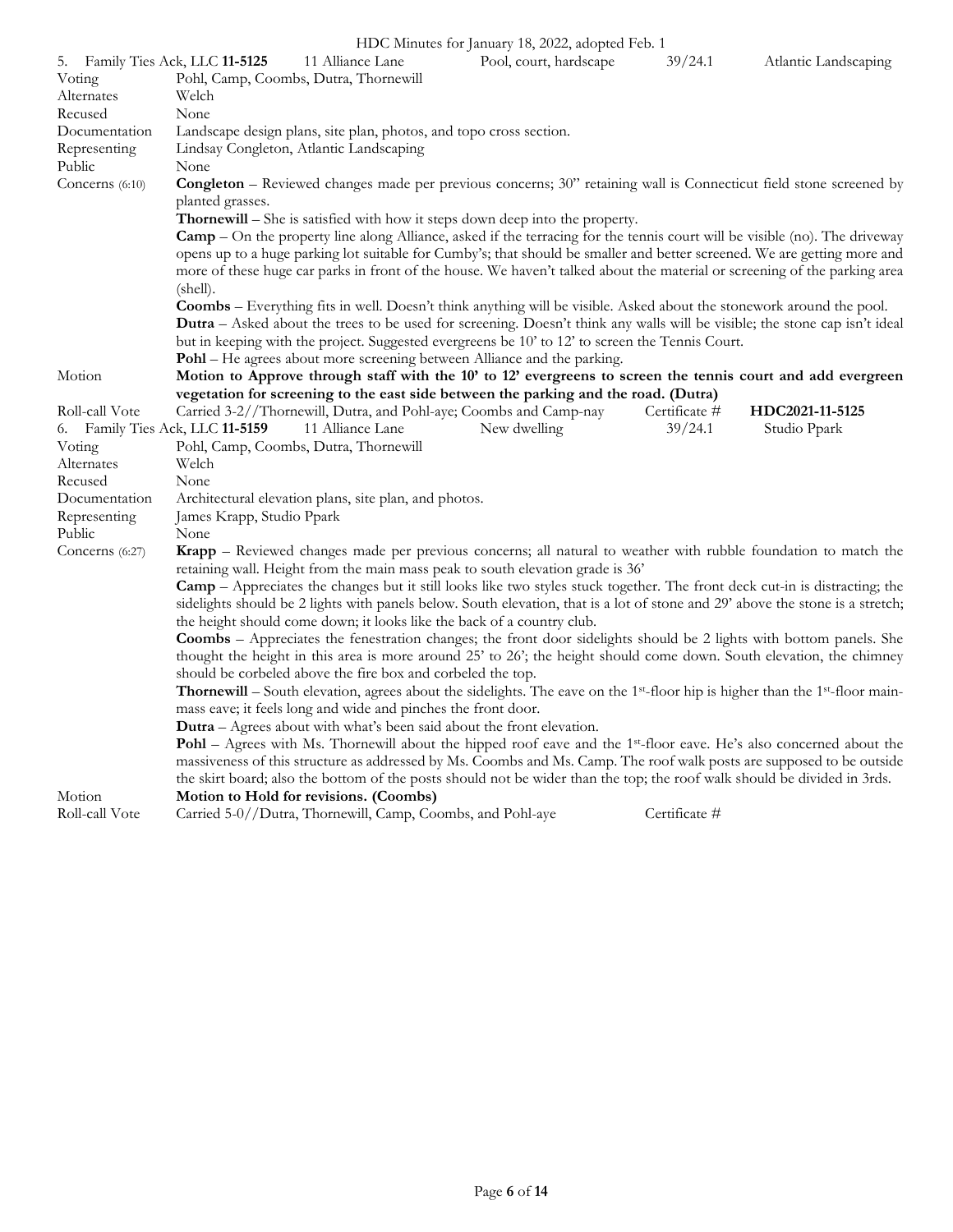|                           | <b>VII. NEW BUSINESS 01/04/2022</b> |                                                             |                                                                                                                                       |               |                 |
|---------------------------|-------------------------------------|-------------------------------------------------------------|---------------------------------------------------------------------------------------------------------------------------------------|---------------|-----------------|
| Property owner name       |                                     | <b>Street Address</b>                                       | Scope of work                                                                                                                         | Map/Parcel    | <b>Agent</b>    |
| Faith Breen 11-5147<br>1. |                                     | 19 Broadway Sias                                            | Roof change                                                                                                                           | 73.1.3/111    | Steven Stockigt |
| Voting                    |                                     | Pohl, Camp, Coombs, Oliver, Thornewill                      |                                                                                                                                       |               |                 |
| Alternates                | Welch, Dutra                        |                                                             |                                                                                                                                       |               |                 |
| Recused                   | None                                |                                                             |                                                                                                                                       |               |                 |
| Documentation             |                                     |                                                             | Architectural elevation plans, site plan, photos, historical documents, and advisory comments.                                        |               |                 |
| Representing              | Steven Stockigt                     |                                                             |                                                                                                                                       |               |                 |
| Public                    | None                                |                                                             |                                                                                                                                       |               |                 |
| Concerns (6:42)           |                                     |                                                             | Stockigt - Presented project; Certainteed Moray black. Cited 'Sconset structures with architectural shingles.                         |               |                 |
|                           |                                     |                                                             | Backus - This is circa 1750 and individually significant. Many structures in 'Sconset OHD have architectural so doesn't               |               |                 |
|                           |                                     |                                                             | understand the objection to using architectural. There are 5 architectural colors permitted for use in the 2 OHDs; nickel             |               |                 |
|                           | grey is one.                        |                                                             |                                                                                                                                       |               |                 |
|                           |                                     |                                                             | Read SAB comments: architectural are not approved in 'Sconset OHD; should be 3-tab or wood.                                           |               |                 |
|                           |                                     |                                                             | <b>Camp</b> – This is a very old structure, and the low roof is in your face. If the Moray black has no variance in color, she        |               |                 |
|                           | would support that.                 |                                                             |                                                                                                                                       |               |                 |
|                           |                                     |                                                             | Oliver - No information about the shingles is on the application. Ms. Camp pointed out the amount of roof showing;                    |               |                 |
|                           |                                     |                                                             | she's hesitant to accept the architectural shingle until she reviews the area. Architectural could make this simple structure         |               |                 |
|                           | look complicated and modern.        |                                                             |                                                                                                                                       |               |                 |
|                           |                                     |                                                             | <b>Coombs</b> – She thinks this should have 3-tab shingles; architectural shingles have edges, which make it look busy. She's         |               |                 |
|                           |                                     |                                                             | concerned that the roof remain soft and not call attention to itself. She would want to view with samples of 3-tab as well.           |               |                 |
|                           |                                     |                                                             | <b>Thornewill</b> – She thinks the black isn't appropriate; the shingles on this roof is similar in tone. Agrees that it's close to   |               |                 |
|                           |                                     |                                                             | the eye when you're standing next to it. Loves the muted color of the existing shingles and that should remain.                       |               |                 |
|                           |                                     |                                                             | <b>Pohl</b> - There is a list of shingle types and colors approvable in the OHD; he believes it includes architectural. If he recalls |               |                 |
|                           |                                     |                                                             | the discussion about shingle types and colors, 3-tabs no longer have warrantees. Agrees the roof color is light and it should         |               |                 |
|                           |                                     |                                                             | stay light. Could throw the samples up on this roof and take photos. Let HDC staff know when the samples are up.                      |               |                 |
| Motion                    |                                     |                                                             | Motion to View with samples on the roof and Hold for more information. (Coombs)                                                       |               |                 |
| Roll-call Vote            |                                     | Carried 5-0//Oliver, Camp, Thornewill, Coombs, and Pohl-aye |                                                                                                                                       | Certificate # |                 |

| 2. Michael Robinson |                         | 13 Fayette Street                                                                                                   | Roof walk | 42.3.2/28     | Sanne Payne                                                                                                                            |
|---------------------|-------------------------|---------------------------------------------------------------------------------------------------------------------|-----------|---------------|----------------------------------------------------------------------------------------------------------------------------------------|
| Voting              |                         | Pohl, Camp, Welch, Dutra, Thornewill                                                                                |           |               |                                                                                                                                        |
| Alternates          | None                    |                                                                                                                     |           |               |                                                                                                                                        |
| Recused             | Oliver & Coombs         |                                                                                                                     |           |               |                                                                                                                                        |
| Documentation       |                         | Architectural elevation plans, site plan, photos, historical documents, and advisory comments.                      |           |               |                                                                                                                                        |
| Representing        | Sanne Payne             |                                                                                                                     |           |               |                                                                                                                                        |
| Public              | None                    |                                                                                                                     |           |               |                                                                                                                                        |
| Concerns (6:58)     |                         | <b>Payne</b> – Presented project; there are 14 roof walks within 150' of this address.                              |           |               |                                                                                                                                        |
|                     |                         | Backus - This is an infill, not historic, on a contributing lot. Agrees it should be smaller with no skirt.         |           |               |                                                                                                                                        |
|                     |                         | Read HSAB comments 12/20: too big in all directions; eliminate skirt or be vertical boards.                         |           |               |                                                                                                                                        |
|                     |                         |                                                                                                                     |           |               | Welch – The size needs to be decreased; the policy is $1/3$ the overall ridge length; the skirt should be vertical board.              |
|                     |                         | Depending on the width from the east and west, it needs another post unless reduced to 7'.                          |           |               |                                                                                                                                        |
|                     |                         |                                                                                                                     |           |               | <b>Thornewill</b> – Agrees it should be reduced. There should be no skirt because its connection to the rear dormer raises             |
|                     | havoc.                  |                                                                                                                     |           |               |                                                                                                                                        |
|                     |                         |                                                                                                                     |           |               | <b>Camp</b> – She's not in favor of the roof walk; it hides the chimney, which is very appropriate and fits in; doesn't like the       |
|                     |                         | horizontal skirt and the post going into the rear dormer. It's awkward in many ways.                                |           |               |                                                                                                                                        |
|                     |                         |                                                                                                                     |           |               | <b>Dutra</b> – The horizontal skirt needs to go; either simple post or vertical board. Reducing its size to $1/3^{rd}$ the roof length |
|                     | would be more in scale. |                                                                                                                     |           |               |                                                                                                                                        |
|                     |                         | Pohl - Agrees with what's been said including HSAB: reduce the width especially from the side and removal of skirt. |           |               |                                                                                                                                        |
| Motion              |                         | Motion to Hold for revisions and further documentation as to precedent and to go back to HSAB. (Welch)              |           |               |                                                                                                                                        |
| Roll-call Vote      |                         | Carried 5-0//Dutra, Thornewill, Camp, Welch, and Pohl-aye                                                           |           | Certificate # |                                                                                                                                        |

| Mayberry N.T. 12-5471<br>3. |                                      | 9 Fair Street                                               | Roof change garage                                                                             | 42.3.2/4      | Linda Williams  |  |
|-----------------------------|--------------------------------------|-------------------------------------------------------------|------------------------------------------------------------------------------------------------|---------------|-----------------|--|
| Voting                      |                                      | Pohl, Camp, Coombs, Oliver, , Thornewill                    |                                                                                                |               |                 |  |
| Alternates                  | Welch (Dutra stepped out)            |                                                             |                                                                                                |               |                 |  |
| Recused                     | None                                 |                                                             |                                                                                                |               |                 |  |
| Documentation               |                                      |                                                             | Architectural elevation plans, site plan, photos, historical documents, and advisory comments. |               |                 |  |
| Representing                | Linda Williams                       |                                                             |                                                                                                |               |                 |  |
| Public                      | None                                 |                                                             |                                                                                                |               |                 |  |
| Concerns $(7:08)$           | <b>Williams</b> – Presented project. |                                                             |                                                                                                |               |                 |  |
|                             |                                      | <b>Backus</b> – Read HSAB comments $1/10$ : No concerns.    |                                                                                                |               |                 |  |
|                             | No concerns.                         |                                                             |                                                                                                |               |                 |  |
| Motion                      | Motion to Approve. (Oliver)          |                                                             |                                                                                                |               |                 |  |
| Roll-call Vote              |                                      | Carried 5-0//Camp, Thornewill, Coombs, Oliver, and Pohl-aye |                                                                                                | Certificate # | HDC2021-12-5471 |  |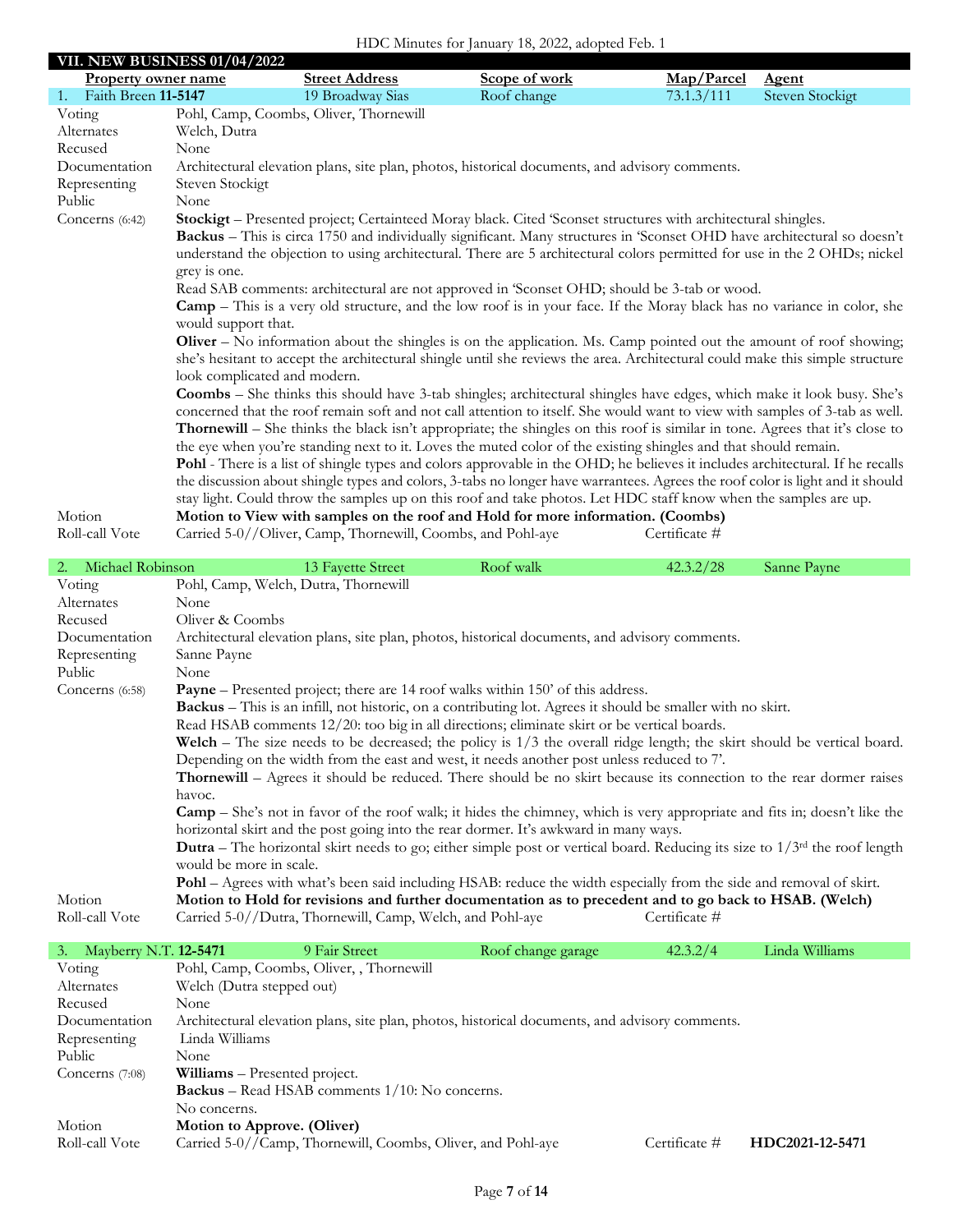| 4. Mayberry N.T. 12-5474 |                   | 9 Fair Street                                                                | Roof walk skirt & mat chng                                                                                                                                                                                       | 42.3.2/4      | Linda Williams  |
|--------------------------|-------------------|------------------------------------------------------------------------------|------------------------------------------------------------------------------------------------------------------------------------------------------------------------------------------------------------------|---------------|-----------------|
| Voting                   |                   | Pohl, Camp, Coombs, Oliver, Thornewill                                       |                                                                                                                                                                                                                  |               |                 |
| Alternates               | Welch             |                                                                              |                                                                                                                                                                                                                  |               |                 |
| Recused                  | None              |                                                                              |                                                                                                                                                                                                                  |               |                 |
| Documentation            |                   |                                                                              | Architectural elevation plans, site plan, photos, historical documents, and advisory comments.                                                                                                                   |               |                 |
| Representing             | Linda Williams    |                                                                              |                                                                                                                                                                                                                  |               |                 |
| Public                   | None              |                                                                              |                                                                                                                                                                                                                  |               |                 |
| Concerns $(7:10)$        |                   | <b>Williams</b> – Presented project.                                         |                                                                                                                                                                                                                  |               |                 |
|                          |                   |                                                                              | <b>Backus</b> – This is circa 1868 Greek Revival built by William M. Barrett; no history was provided. The white would be<br>more approvable for the skirt; there are adjacent properties with white roof walks. |               |                 |
|                          |                   |                                                                              | Read HSAB comments 1/10: Should be painted white to be more in keeping with the formality of the house.                                                                                                          |               |                 |
|                          |                   |                                                                              |                                                                                                                                                                                                                  |               |                 |
|                          |                   | <b>Camp</b> – It should be skirted because of the neo-classic corner boards. |                                                                                                                                                                                                                  |               |                 |
|                          | Consensus agrees. |                                                                              |                                                                                                                                                                                                                  |               |                 |
| Motion                   |                   | Motion to Approve through staff with a white skirt. (Oliver)                 |                                                                                                                                                                                                                  |               |                 |
| Roll-call Vote           |                   | Carried 5-0//Camp, Coombs, Thornewill, Oliver, and Pohl-aye                  |                                                                                                                                                                                                                  | Certificate # | HDC2021-12-5474 |

| Chandra Miller<br>5.     | 9 Magnolia Avenue                                                                                                                                                                                                                                                                                                               | Change windows | 73.3.1/85     | Chandra Miller |
|--------------------------|---------------------------------------------------------------------------------------------------------------------------------------------------------------------------------------------------------------------------------------------------------------------------------------------------------------------------------|----------------|---------------|----------------|
| Voting                   | Camp (acting chair), Coombs, Oliver, , Welch                                                                                                                                                                                                                                                                                    |                |               |                |
| Alternates               | Dutra, Thornewill                                                                                                                                                                                                                                                                                                               |                |               |                |
| Recused                  | None                                                                                                                                                                                                                                                                                                                            |                |               |                |
| Documentation            | Architectural elevation plans, site plan, photos, historical documents, and advisory comments.                                                                                                                                                                                                                                  |                |               |                |
| Representing             | None                                                                                                                                                                                                                                                                                                                            |                |               |                |
| Public                   | None                                                                                                                                                                                                                                                                                                                            |                |               |                |
| Concerns (7:13)          | Backus – Contributing circa 1880 1910 bungalow; she would prefer the window be reused; we don't know its condition.<br>As she understands the project, the door and window will be removed off the bumpout end and a new bracelet window<br>added on the side.<br>Read SAB comments: no concerns but want historic information. |                |               |                |
|                          | No further discussion.                                                                                                                                                                                                                                                                                                          |                |               |                |
| Motion                   | Motion to Hold for representation and more explicit information. (Camp)                                                                                                                                                                                                                                                         |                |               |                |
| Roll-call Vote           | Carried 5-0//Oliver, Coombs, Welch, Camp, and Pohl-aye                                                                                                                                                                                                                                                                          |                | Certificate # |                |
|                          |                                                                                                                                                                                                                                                                                                                                 |                |               |                |
| 6. Brett Fodiman 12-5374 | 3 Tetawkimo Drive                                                                                                                                                                                                                                                                                                               | New dwelling   | 53/41         | <b>CWA</b>     |
| Voting                   | Camp (acting chair), Coombs, Oliver, Welch, Thornewill                                                                                                                                                                                                                                                                          |                |               |                |
| Alternates               | None                                                                                                                                                                                                                                                                                                                            |                |               |                |
| Recused<br>Documentation | None                                                                                                                                                                                                                                                                                                                            |                |               |                |
| Representing             | Architectural elevation plans, site plan, and photos.<br>Chip Webster, Chip Webster Associates                                                                                                                                                                                                                                  |                |               |                |
| Public                   | Stephen Watson, 5 Tetawkimo Drive                                                                                                                                                                                                                                                                                               |                |               |                |
| Concerns $(7:17)$        | Webster - Presented project; tallest height is 26'; grey trim with natural-to-weather roof and sidewall.                                                                                                                                                                                                                        |                |               |                |
|                          | Watson - When this was subdivided, a deed restriction was placed on it prohibiting any structures in the back. In this                                                                                                                                                                                                          |                |               |                |
|                          | area, there is a lot of green space in front, and this doesn't have that; also, with the pool, the lot would be overly built out.                                                                                                                                                                                               |                |               |                |
|                          | It's large and formal for the area.                                                                                                                                                                                                                                                                                             |                |               |                |
|                          | Oliver – She thought the south was the front, but the west elevation is the front. The bridge element, she's not aware of                                                                                                                                                                                                       |                |               |                |
|                          | any similar design and it's an anomaly; it would provide a clear view through to the pool. North and south elevations have                                                                                                                                                                                                      |                |               |                |
|                          | a 64' unbroken ridge line which is 14' over the guidelines. East and west elevations have a center element (drawing issue).                                                                                                                                                                                                     |                |               |                |
|                          | <b>Coombs</b> – Agrees about the see-through bridge. The ridge is very long, and the bridge should be dropped preferable to                                                                                                                                                                                                     |                |               |                |
|                          | a 1-story element. There are different styles of architecture out there so for the most part she doesn't mind this. East                                                                                                                                                                                                        |                |               |                |
|                          | elevation, the right, 1 <sup>st</sup> -floor wall needs more windows.                                                                                                                                                                                                                                                           |                |               |                |
|                          | Thornewill – West elevation, the bracketed bridge introduces a different element that's districting; suggested mimicking                                                                                                                                                                                                        |                |               |                |
|                          | the other arches with cheek walls; above the garage, the left 2 <sup>nd</sup> floor wall stops short and that's distracting too; the main                                                                                                                                                                                       |                |               |                |
|                          | mass windows and doors could be larger. Agrees the ridges are long and should be broken up. The east elevation won't                                                                                                                                                                                                            |                |               |                |
|                          | be visible.                                                                                                                                                                                                                                                                                                                     |                |               |                |
|                          | Welch – When looking at the "port cochere" there are actually two; the depth is deceiving. From any angle, there will be                                                                                                                                                                                                        |                |               |                |
|                          | another element with the bridge structure. Agrees with much that's been said and the shingle-style efforts. Agrees with the                                                                                                                                                                                                     |                |               |                |
|                          | idea of eliminating brackets and using shingle walls inset to create depth. Using too much trim makes it look ginger-bread.<br>East elevation, agrees with the concept of the left-most secondary element being disjointed. The long south ridge could                                                                          |                |               |                |
|                          | be broken up with a chimney.                                                                                                                                                                                                                                                                                                    |                |               |                |
|                          | <b>Camp</b> – Appreciates all the comments. It should come in off the property lines. The garage looks too stylized; it should                                                                                                                                                                                                  |                |               |                |
|                          | be pared down. It looks like a fun house to live in.                                                                                                                                                                                                                                                                            |                |               |                |
| Motion                   | Motion to Hold for revisions. (Oliver)                                                                                                                                                                                                                                                                                          |                |               |                |
| Roll-call Vote           | Carried 5-0//Oliver, Coombs, Thornewill, Welch, and Camp-aye                                                                                                                                                                                                                                                                    |                | Certificate # |                |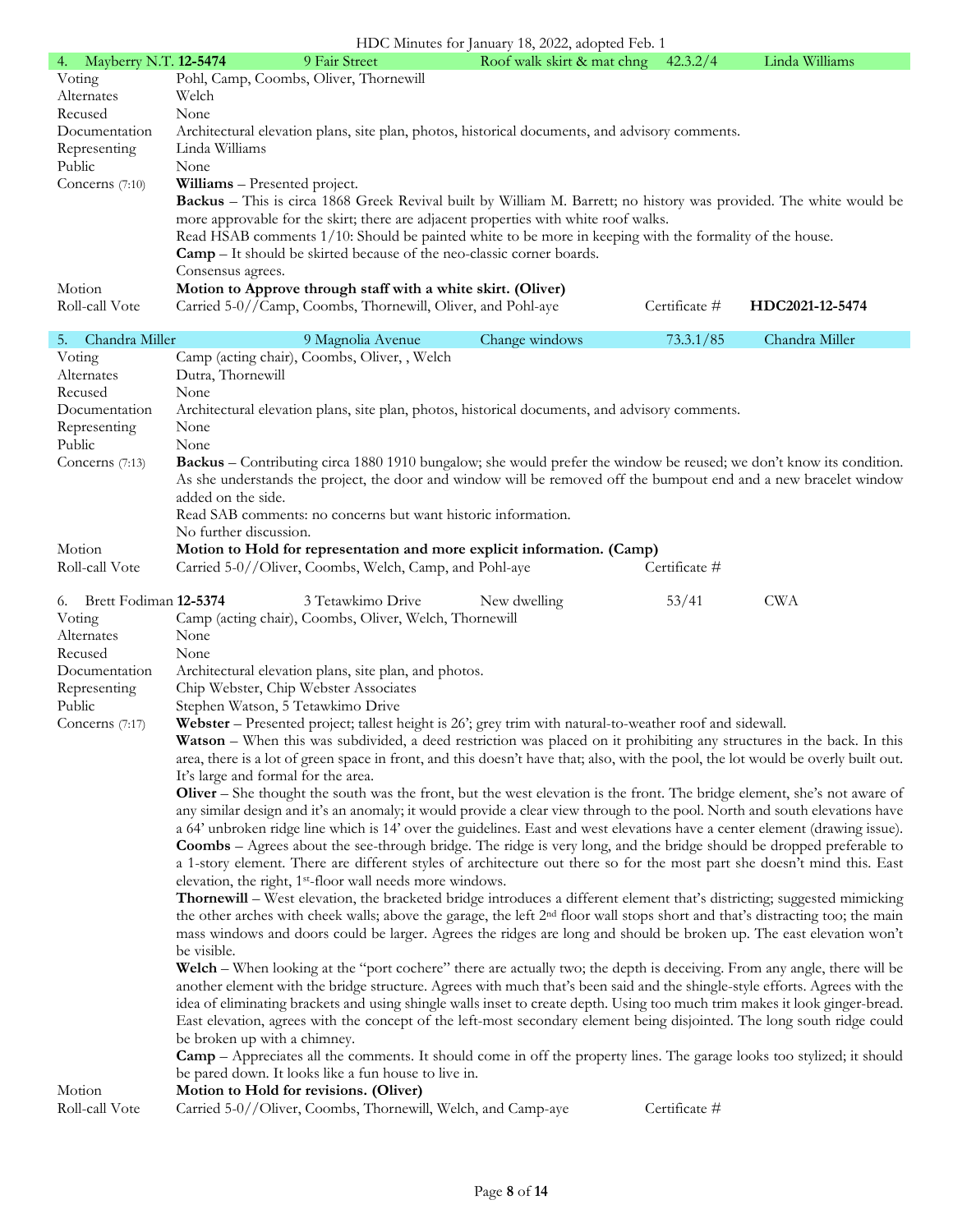|                                | HDC Minutes for January 18, 2022, adopted Feb. 1                                                                      |                       |               |                      |
|--------------------------------|-----------------------------------------------------------------------------------------------------------------------|-----------------------|---------------|----------------------|
|                                |                                                                                                                       |                       |               |                      |
| 7. John Wolff <b>12-5385</b>   | 32 Woodbine Road                                                                                                      | New $2^{Nd}$ dwelling | 80/18         | MCA                  |
| Voting                         | Camp (acting chair), Coombs, Oliver, Dutra, Thornewill                                                                |                       |               |                      |
| Alternates                     | Welch                                                                                                                 |                       |               |                      |
| Recused                        | None                                                                                                                  |                       |               |                      |
| Documentation                  | Architectural elevation plans, site plan, and photos.                                                                 |                       |               |                      |
| Representing                   | Mark Cutone, Mark Cutone Architecture                                                                                 |                       |               |                      |
|                                |                                                                                                                       |                       |               |                      |
| Public                         | None                                                                                                                  |                       |               |                      |
| Concerns (7:43)                | <b>Cutone</b> – Presented project; this is a renewal with no changes since the 2018 approval.                         |                       |               |                      |
|                                | No concerns.                                                                                                          |                       |               |                      |
| Motion                         | Motion to Approve. (Oliver)                                                                                           |                       |               |                      |
| Roll-call Vote                 | Carried 5-0//Oliver, Coombs, Dutra, Thornewill, and Camp-aye                                                          |                       | Certificate # | HDC2021-12-5385      |
|                                |                                                                                                                       |                       |               |                      |
|                                |                                                                                                                       |                       |               |                      |
| Grace Hull 12-5397<br>8.       | 27 Beach Grass Road                                                                                                   | New dwelling          | 68/380        | Topham Design        |
| Voting                         | Camp (acting chair), Coombs, Oliver, Welch, Thornewill                                                                |                       |               |                      |
| Alternates                     | Dutra                                                                                                                 |                       |               |                      |
| Recused                        | None                                                                                                                  |                       |               |                      |
| Documentation                  | Architectural elevation plans, site plan, and photos.                                                                 |                       |               |                      |
|                                | Joe Topham, Topham Design                                                                                             |                       |               |                      |
| Representing                   |                                                                                                                       |                       |               |                      |
| Public                         | None                                                                                                                  |                       |               |                      |
| Concerns (7:46)                | Topham - Presented project.                                                                                           |                       |               |                      |
|                                | Thornewill - Asked for mullions in the windows                                                                        |                       |               |                      |
|                                | No other concerns.                                                                                                    |                       |               |                      |
|                                |                                                                                                                       |                       |               |                      |
| Motion                         | Motion to Approve through staff with 6-light rear sliders. (Welch)                                                    |                       |               |                      |
| Roll-call Vote                 | Carried 5-0//Thornewill, Welch, Oliver, Coombs, and Camp-aye                                                          |                       | Certificate # | HDC2021-12-5397      |
|                                |                                                                                                                       |                       |               |                      |
| Christian Brunet 12-5377<br>9. | 4 Quidnet Road                                                                                                        | M.H. alterations      | 20/709        | Permit Plus          |
| 10. Christian Brunet 12-5376   | 4 Quidnet Road                                                                                                        | Cottage alterations   | 20/709        | Permit Plus          |
| Voting                         | Camp (acting chair), Coombs, Oliver, Welch, Thornewill                                                                |                       |               |                      |
|                                |                                                                                                                       |                       |               |                      |
| Alternates                     | Dutra                                                                                                                 |                       |               |                      |
|                                |                                                                                                                       |                       |               |                      |
| Recused                        | None                                                                                                                  |                       |               |                      |
| Documentation                  |                                                                                                                       |                       |               |                      |
|                                | Architectural elevation plans, site plan, and photos.                                                                 |                       |               |                      |
| Representing                   | None                                                                                                                  |                       |               |                      |
| Public                         | None                                                                                                                  |                       |               |                      |
| Concerns (7:48)                | <b>Oliver</b> – He's changing posts on both buildings to square                                                       |                       |               |                      |
|                                | Welch - No concerns.                                                                                                  |                       |               |                      |
| Motion                         | Motion to Approve Items 9 & 10. (Oliver)                                                                              |                       |               |                      |
| Roll-call Vote                 | Carried 5-0//Oliver Coombs, Welch, Thornewill, and Camp-aye                                                           |                       | Certificate # |                      |
|                                |                                                                                                                       |                       |               | HDC2021-12-5377/5376 |
|                                |                                                                                                                       |                       |               |                      |
| 11. Paul Darrah 12-5393        | 28 North Water Street                                                                                                 | Dormer fenst chng     | 42.4.3/22     | <b>EMDA</b>          |
| Voting                         | Camp, Coombs, Oliver, Dutra, Thornewill                                                                               |                       |               |                      |
| Alternates                     | None                                                                                                                  |                       |               |                      |
| Recused                        | None                                                                                                                  |                       |               |                      |
| Documentation                  | Architectural elevation plans, site plan, photos, historic documentation, and advisory comments.                      |                       |               |                      |
|                                |                                                                                                                       |                       |               |                      |
| Representing                   | Ethan McMorrow, Ethan McMorrow Design Associates                                                                      |                       |               |                      |
| Public                         | None                                                                                                                  |                       |               |                      |
| Concerns (7:50)                | McMorrow - Presented project.                                                                                         |                       |               |                      |
|                                | <b>Backus</b> – This is circa 1768. When the commission looked at this before, it was mentioned some windows would be |                       |               |                      |
|                                | replaced with Brosco; wants information on that. North elevation is visible coming from the Cliff.                    |                       |               |                      |
|                                |                                                                                                                       |                       |               |                      |
|                                | Read HSAB comments 1/10: South-facing mulled windows should be broken into 2 sets of 2. Change south door to 4        |                       |               |                      |
|                                | lights with a lower panel. Shed dormer should slide down the roof further to create more separation from the ridge.   |                       |               |                      |
|                                | <b>Martinez</b> – We did not get any updated plans after the last hearing.                                            |                       |               |                      |
| Motion                         | Motion to Hold for Thursday with the updated plans. (Oliver)                                                          |                       |               |                      |
| Roll-call Vote                 | Carried 5-0//Oliver, Coombs, Dutra, Thornewill, and Camp-aye                                                          |                       | Certificate # |                      |
|                                |                                                                                                                       |                       |               |                      |
|                                | 12. Barbara VonDerGorben 12-5388<br>132 Main Street                                                                   | Hardscape             | 42.3.3/45     | Grady Murtagh        |
| Voting                         | Camp (acting chair), Coombs, Oliver, Welch, Thornewill                                                                |                       |               |                      |
|                                | Dutra                                                                                                                 |                       |               |                      |
| Alternates                     |                                                                                                                       |                       |               |                      |
| Recused                        | None                                                                                                                  |                       |               |                      |
| Documentation                  | None                                                                                                                  |                       |               |                      |
| Representing                   | None                                                                                                                  |                       |               |                      |
| Public                         | None                                                                                                                  |                       |               |                      |
| Concerns (7:57)                | Not opened at this time.                                                                                              |                       |               |                      |
| Motion                         |                                                                                                                       |                       |               |                      |
| Roll-call Vote                 | Motion to Hold for representation. (Coombs)<br>Carried 5-0//Welch, Oliver Coombs, Thornewill, and Camp-aye            |                       | Certificate # |                      |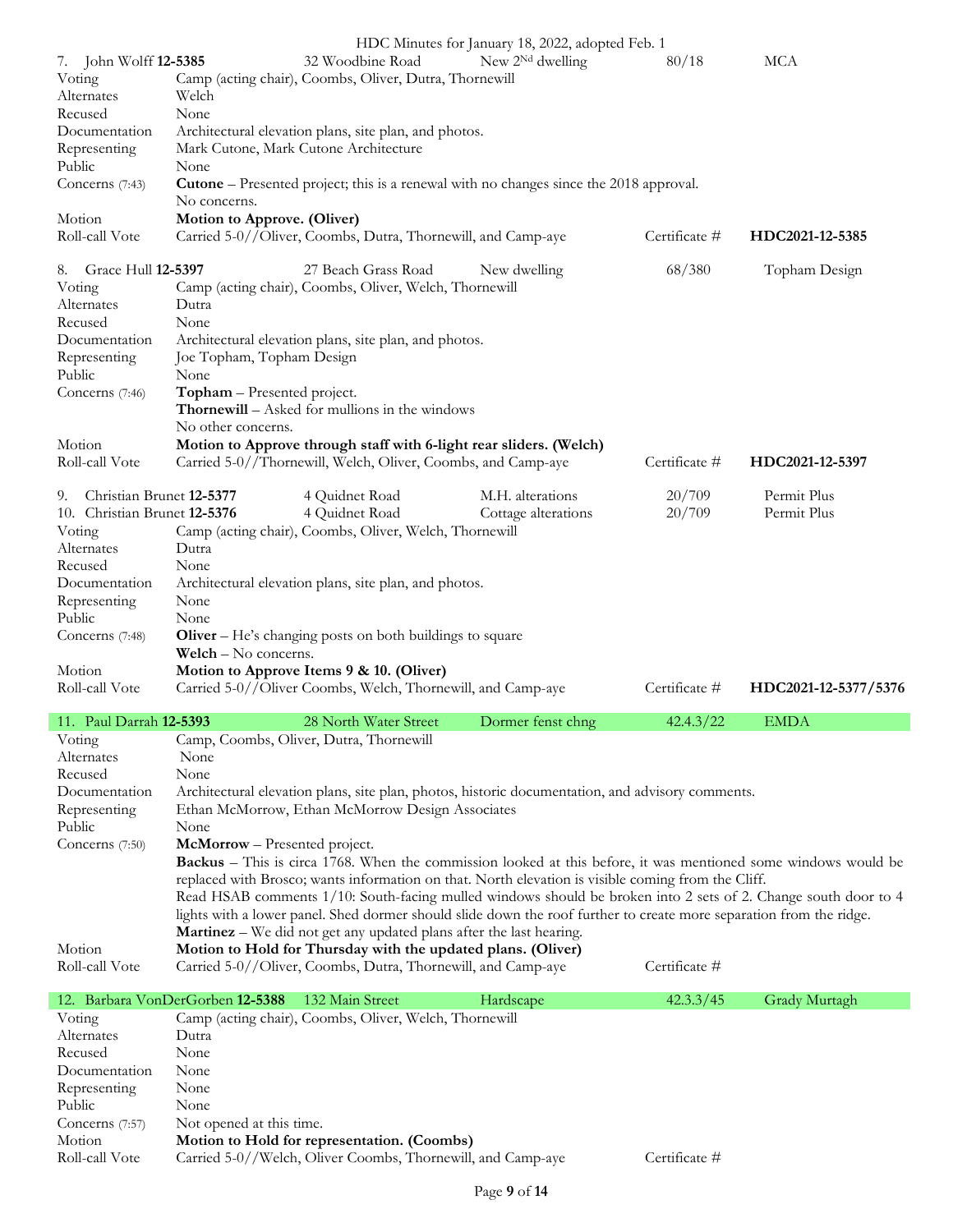|                                |                               |                                                                      | HDC Minutes for January 18, 2022, adopted Feb. 1                              |               |                 |
|--------------------------------|-------------------------------|----------------------------------------------------------------------|-------------------------------------------------------------------------------|---------------|-----------------|
| 13. John Barry 12-5398         |                               | 22 Eel Point Road                                                    | Demo or move off garage                                                       | 40/45         | Emeritus        |
| Voting                         |                               | Camp (acting chair), Coombs, Oliver, Welch, Dutra, Thornewill        |                                                                               |               |                 |
| Alternates                     | None                          |                                                                      |                                                                               |               |                 |
| Recused                        | None                          |                                                                      |                                                                               |               |                 |
| Documentation                  |                               |                                                                      | Architectural elevation plans, site plan, photos, and historic documentation. |               |                 |
| Representing                   |                               | Matt MacEachern, Emeritus Development                                |                                                                               |               |                 |
| Public                         | None                          |                                                                      |                                                                               |               |                 |
| Concerns $(8:00)$              |                               |                                                                      | MacEachern - Presented project; circa 1996; Housing Nantucket wants it.       |               |                 |
|                                | No concerns.                  |                                                                      |                                                                               |               |                 |
| Motion                         |                               | Motion to Approve as a move off/demolition. (Oliver)                 |                                                                               |               |                 |
| Roll-call Vote                 |                               | Carried 5-0//Coombs, Welch, Thornewill, Dutra, and Camp-aye          |                                                                               | Certificate # | HDC2021-12-5398 |
| 14. Don Russell <b>12-5422</b> |                               | 14 Brewster Road                                                     | New $2nd$ dwelling                                                            | 54/236        | Don Russell     |
| Voting                         |                               | Camp (acting chair), Coombs, Welch, Dutra, Thornewill                |                                                                               |               |                 |
| Alternates                     | None                          |                                                                      |                                                                               |               |                 |
| Recused                        | Oliver                        |                                                                      |                                                                               |               |                 |
| Documentation                  |                               | Architectural elevation plans, site plan, photos, and correspondence |                                                                               |               |                 |
| Representing                   | Val Oliver, Val Oliver Design |                                                                      |                                                                               |               |                 |
| Public                         | None                          |                                                                      |                                                                               |               |                 |
| Concerns $(7:58)$              |                               | Oliver – Presented project; height 22'7".                            |                                                                               |               |                 |
|                                | No concerns.                  |                                                                      |                                                                               |               |                 |
| Motion                         |                               | Motion to Approve. (Coombs)                                          |                                                                               |               |                 |
| Roll-call Vote                 |                               | Carried 5-0//Welch, Dutra, Thornewill, Camp, and Coombs-aye          |                                                                               | Certificate # | HDC2021-12-5422 |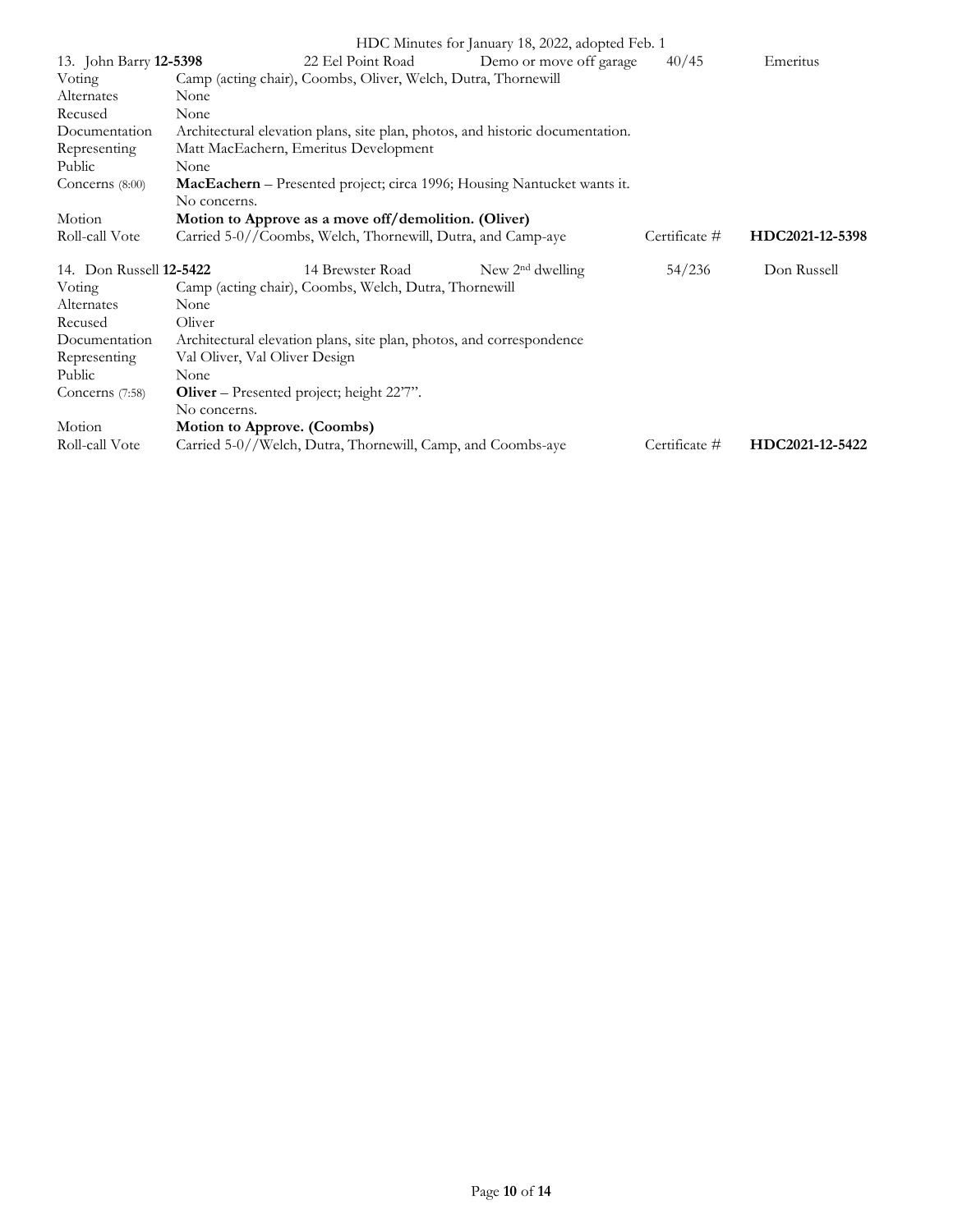|                                | HDC Minutes for January 18, 2022, adopted Feb. 1                                                                                                                                                                                            |
|--------------------------------|---------------------------------------------------------------------------------------------------------------------------------------------------------------------------------------------------------------------------------------------|
| 15. Tallat, LLC <b>12-5423</b> | Addition & fenestration<br>42.3.2/17<br>Meerbergen Designs<br>14 Union Street                                                                                                                                                               |
| Voting                         | Camp (acting chair), Coombs, Oliver, Welch, Thornewill                                                                                                                                                                                      |
| Alternates                     | Dutra                                                                                                                                                                                                                                       |
| Recused                        | None                                                                                                                                                                                                                                        |
| Documentation                  | Architectural elevation plans, site plan, photos, historic documentation, advisory comments, window survey, Building with<br>Nantucket in Mind (BWNIM), and Resilient Nantucket.                                                            |
| Representing                   | Brook Meerbergen, Meerbergen Design                                                                                                                                                                                                         |
| Public                         | None                                                                                                                                                                                                                                        |
| Concerns (8:05)                | Meerbergen – Presented project; wants permission to repair/replace windows in kind if necessary; would like to keep the<br>chimney mass in the basement.                                                                                    |
|                                | Backus – Per National Historic Landmark data this is a late 18 <sup>th</sup> -century timber-frame structure. Appreciates the survey                                                                                                        |
|                                | and photos. They should provide evidence of prior existing roof walk. Clay Lancaster indicated no window north of the                                                                                                                       |
|                                | front door, but the survey shows it. Rear ell is circa 1900s and we need a demolition plan. Removal of firebox on 1 <sup>st</sup> and                                                                                                       |
|                                | 2 <sup>nd</sup> -floor would eliminate post-revolutionary elements. Bump out should remain the same to maintain the simplistic form                                                                                                         |
|                                | of front elevation. Chimney should be restored, not altered. New bricks be provided on any visible elevation of the<br>foundation and should be restoration kind. Resilient Nantucket wants to utilize basements to accommodate FEMA flood  |
|                                | standards; we have those guidelines so that foundations don't need to be completely replaced. Need to know the new                                                                                                                          |
|                                | foundation won't change the height.                                                                                                                                                                                                         |
|                                | Read HSAB comments 1/10: New roof walks usually aren't allowed unless there is evidence that one existed previously.                                                                                                                        |
|                                | This was originally a very simple, shingled, Quaker building; the front should remain shingles. All existing windows should                                                                                                                 |
|                                | be restored, not replaced. Sash should be Essex green, not black. The skirt boards to the rear should be painted grey. The                                                                                                                  |
|                                | chimney and foundation mortar grout should be sand colored and not grey. The south elevation A and E windows are                                                                                                                            |
|                                | unnecessary changes; the existing windows 19 and 21 should remain as is. The new B windows should be the same as                                                                                                                            |
|                                | height as adjacent windows. North window 26 should remain. The new back porch should have simpler detailing and the                                                                                                                         |
|                                | balcony and associated fenestration reduced significantly; a traditional blustered rail would be more appropriate. The shed                                                                                                                 |
|                                | dormer facing east should be located and sized so as not to require removing heavy timber framing. HSAB would like to<br>see further revisions.                                                                                             |
|                                | <b>Coombs</b> – BWNIM says an old house requesting a roof walk should show some proof one existed earlier. The front                                                                                                                        |
|                                | should be shingled. As many as possible windows should remain; 6-over-6 tells the story. The chimney should be carefully                                                                                                                    |
|                                | restored down to the basement; all the parts are still there. The west-elevation side door should be simpler. The east                                                                                                                      |
|                                | elevation has too many windows. North elevation, the Nr. 26 window could be a blind window; rear addition is 34'.                                                                                                                           |
|                                | Oliver – She's okay with much of this. She loves the existing diamond side door on the front. East elevation is over                                                                                                                        |
|                                | fenestrated but doesn't know how much will be visible; middle 2 <sup>nd</sup> -floor door is atypical. Asked opinions about replacing                                                                                                       |
|                                | entire foundations and what that does to the integrity of the house. In the past we've asked that the front elevation                                                                                                                       |
|                                | foundations remain with shoring up from the inside. The front should be shingled, not clapboard.                                                                                                                                            |
|                                | Welch - Okay with the roof walk but that's contingent on no skirt. Okay with the clapboard especially if documentation                                                                                                                      |
|                                | indicates it had clapboard at one time. We need a full window survey; it is required for documentation. The foundation                                                                                                                      |
|                                | change should be based upon a structural requirement. No concerns with the fenestration changes. The foundation for                                                                                                                         |
|                                | the addition is fine. East elevation is over fenestrated. We would want to take a closer look at the chimney and foundation                                                                                                                 |
|                                | veneer. PVC downspouts are not appropriate unless they aren't discernable as such.                                                                                                                                                          |
|                                | Thornewill - Not much to add. On the main historical mass, the windows should remain where they are and be restored.                                                                                                                        |
|                                | Concerned about maintaining the huge historical feature at the base of the chimney. Any visible foundation should use<br>reclaimed brick as much as possible. Addition is large, and fenestration is excessive; the dormer is out of place. |
|                                | <b>Camp</b> – West elevation, the depth of the existing simple bump out is more in keeping with the house. Look hard at the                                                                                                                 |
|                                | foundation before doing a whole-sale repair. The existing basement oven is so cool and should be retained. Simplify the                                                                                                                     |
|                                | rear addition. Retain the chimney as is.                                                                                                                                                                                                    |
| Motion                         | Motion to Hold for revisions and documentation on the basis for replacing the foundation and to go back to                                                                                                                                  |
|                                | <b>HSAB</b> for review. (Coombs)                                                                                                                                                                                                            |
| Roll-call Vote                 | Certificate #<br>Carried 5-0//Oliver, Welch, Thornewill, Coombs, and Camp-aye                                                                                                                                                               |
|                                |                                                                                                                                                                                                                                             |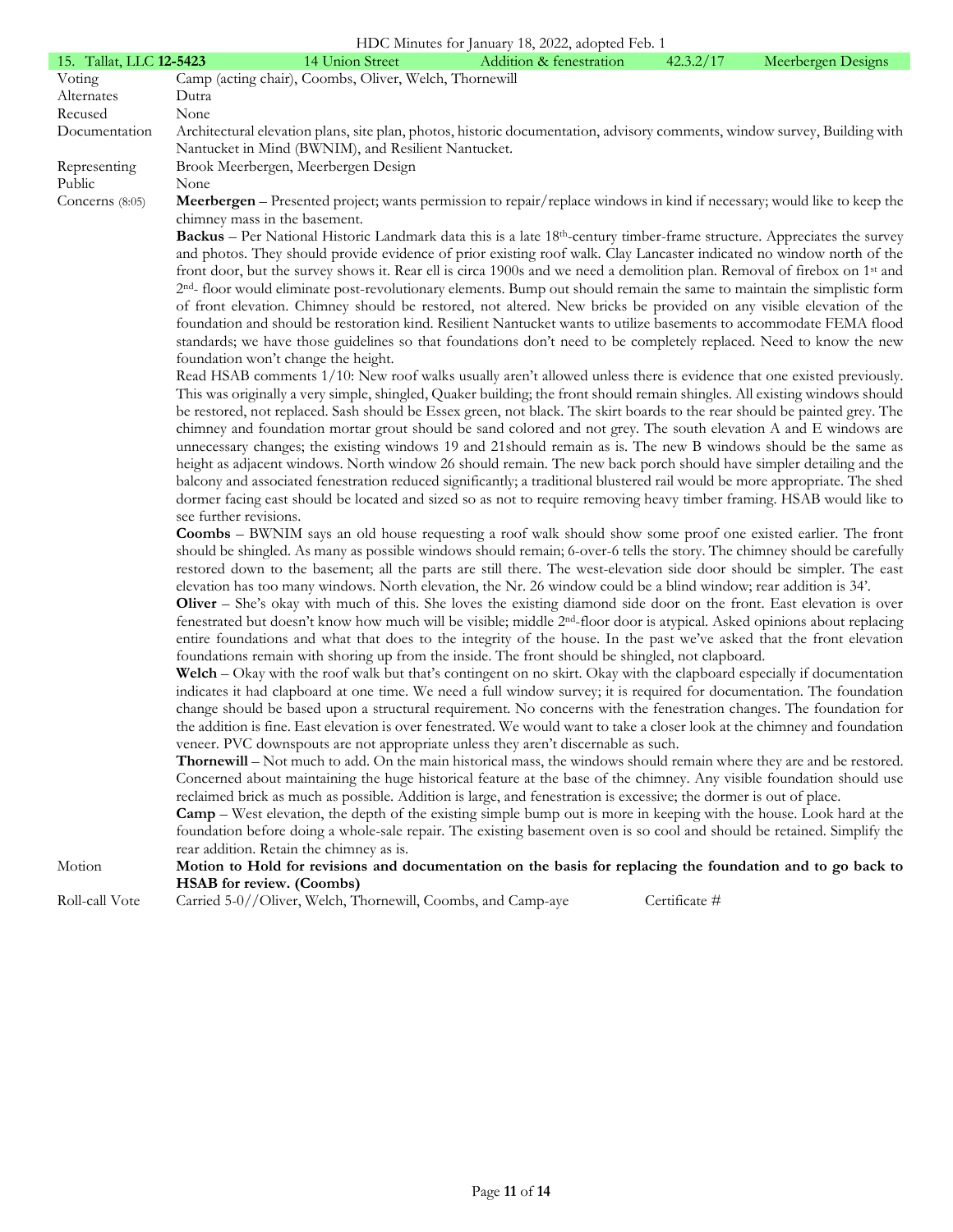|                                                           |                                                    |                                                                                                                         | HDC Minutes for January 18, 2022, adopted Feb. 1                                                                                                                                                                           |                        |                                     |
|-----------------------------------------------------------|----------------------------------------------------|-------------------------------------------------------------------------------------------------------------------------|----------------------------------------------------------------------------------------------------------------------------------------------------------------------------------------------------------------------------|------------------------|-------------------------------------|
| 16. LBC Sconset, LLC 12-5413                              |                                                    | 9 Hawks Circle                                                                                                          | Hardscape                                                                                                                                                                                                                  | 74/37.1                | Ahern, LLC                          |
| Voting                                                    |                                                    | Camp (acting chair), Coombs, Oliver, Thornewill                                                                         |                                                                                                                                                                                                                            |                        |                                     |
| Alternates                                                | None                                               |                                                                                                                         |                                                                                                                                                                                                                            |                        |                                     |
| Recused                                                   | None                                               |                                                                                                                         |                                                                                                                                                                                                                            |                        |                                     |
| Documentation                                             |                                                    |                                                                                                                         | Landscape design plans, site plan, photos, historic documentation, and advisory comments.                                                                                                                                  |                        |                                     |
| Representing                                              | Miroslava Ahern, Ahern Design, LLC                 |                                                                                                                         |                                                                                                                                                                                                                            |                        |                                     |
| Public                                                    | None                                               |                                                                                                                         |                                                                                                                                                                                                                            |                        |                                     |
| Concerns (8:51)                                           |                                                    |                                                                                                                         | <b>Ahern</b> – Presented project; pool is approved; she was told the $2nd$ curb cut was approved.<br><b>Backus</b> – Read SAB comments: depth of north apron should match south apron; is spa at grade; pool should not be |                        |                                     |
|                                                           |                                                    | visible at time of inspection and thereafter.                                                                           |                                                                                                                                                                                                                            |                        |                                     |
|                                                           |                                                    |                                                                                                                         | Doesn't know if the 2 <sup>nd</sup> curb cut has been approved. The proposed apron doesn't comply with zoning. There is another                                                                                            |                        |                                     |
|                                                           |                                                    | apron flanking the parking court in front of the garage; that's an anomaly.                                             |                                                                                                                                                                                                                            |                        |                                     |
|                                                           |                                                    |                                                                                                                         | Thornewill – Doesn't think much will be visible once the hedge is in place. It would help if the new items were bubbled.                                                                                                   |                        |                                     |
|                                                           |                                                    | Discussion about the 2 <sup>nd</sup> proposed curb cut.                                                                 |                                                                                                                                                                                                                            |                        |                                     |
|                                                           |                                                    |                                                                                                                         | Coombs - There is a massive amount of space for parking on this property; that needs to be reduced.                                                                                                                        |                        |                                     |
|                                                           |                                                    |                                                                                                                         | Oliver $-$ It would be helpful to have photos of what is there even though it's under construction. The parking courtyard                                                                                                  |                        |                                     |
|                                                           |                                                    |                                                                                                                         | is huge. The apron should conform to the regulations; there should be a reduction in the amount of parking area. She's                                                                                                     |                        |                                     |
|                                                           |                                                    |                                                                                                                         | not sure how much will be visible. Reduce the apron to a standard size, the apron only to be Belgium block, and the rest                                                                                                   |                        |                                     |
|                                                           | to be driveway material.                           |                                                                                                                         |                                                                                                                                                                                                                            |                        |                                     |
|                                                           |                                                    |                                                                                                                         | <b>Camp</b> - Agrees with Ms. Oliver. Reduce the size of the 2 parking courtyards.                                                                                                                                         |                        |                                     |
| Motion                                                    |                                                    |                                                                                                                         | Motion to Hold for revisions to the parking spaces and aprons. (Coombs)                                                                                                                                                    |                        |                                     |
| Roll-call Vote                                            |                                                    | Carried 4-0//Oliver, Thornewill, Coombs, and Camp-aye                                                                   |                                                                                                                                                                                                                            | Certificate #          |                                     |
|                                                           |                                                    |                                                                                                                         |                                                                                                                                                                                                                            |                        |                                     |
| 17. Eric Savetsky 12-5418                                 |                                                    | 12B Oak Hollow                                                                                                          | Pool & hardscape                                                                                                                                                                                                           | 56/128.2               | Ahern, LLC                          |
| 18. Johnson Charles Trust 12-5415                         |                                                    | 24 Bassett Road                                                                                                         | Driveway & hardscape                                                                                                                                                                                                       | 26/61                  | Ahern, LLC                          |
| 19. 1 Caroline Way LLC 12-5414                            |                                                    | 1 Caroline Way                                                                                                          | Pool & hardscape                                                                                                                                                                                                           | 82/59                  | Ahern, LLC                          |
| Voting                                                    |                                                    | Camp (acting chair), Coombs, Oliver, Thornewill                                                                         |                                                                                                                                                                                                                            |                        |                                     |
| Alternates                                                | None                                               |                                                                                                                         |                                                                                                                                                                                                                            |                        |                                     |
| Recused<br>Documentation                                  | None<br>None                                       |                                                                                                                         |                                                                                                                                                                                                                            |                        |                                     |
| Representing                                              | Miroslava Ahern, Ahern Design, LLC                 |                                                                                                                         |                                                                                                                                                                                                                            |                        |                                     |
|                                                           |                                                    |                                                                                                                         |                                                                                                                                                                                                                            |                        |                                     |
|                                                           |                                                    |                                                                                                                         |                                                                                                                                                                                                                            |                        |                                     |
| Public                                                    | None                                               |                                                                                                                         |                                                                                                                                                                                                                            |                        |                                     |
| Concerns $(9:05)$                                         |                                                    | Ahern - Asked these be held for Tuesday.                                                                                |                                                                                                                                                                                                                            |                        |                                     |
| Motion                                                    | Not opened at this time.                           |                                                                                                                         |                                                                                                                                                                                                                            |                        |                                     |
| Roll-call Vote                                            |                                                    | Motion to Hold these items for Tuesday, January 25th. (Coombs)<br>Carried 4-0//Coombs, Oliver, Thornewill, and Camp-aye |                                                                                                                                                                                                                            | Certificate #          |                                     |
|                                                           |                                                    |                                                                                                                         |                                                                                                                                                                                                                            |                        |                                     |
|                                                           | Rest held for Thursday, January 20 <sup>th</sup> . |                                                                                                                         |                                                                                                                                                                                                                            |                        |                                     |
| 20. 66 Easton, LLC 12-5417                                |                                                    | <b>66 Easton Street</b>                                                                                                 | Fence                                                                                                                                                                                                                      | 42.4.1/62              | Toni Yacobin                        |
| 21. Elizabeth Powell 12-5445                              |                                                    | 71 Cliff Road                                                                                                           | Hardscape & retaining wall 30/160                                                                                                                                                                                          |                        | Atlantic Landscaping                |
| 22. Elizabeth Powell 12-5440                              |                                                    | 71 Cliff Road                                                                                                           | New cabana                                                                                                                                                                                                                 | 30/160                 | Thornewill Design                   |
| 23. Melissa Spruce 12-5433<br>24. NIR Retail, LLC 12-5442 |                                                    | 21 Bank Street<br>27 Old South Wharf                                                                                    | Rev 72714: addition<br>Widen dormer                                                                                                                                                                                        | 73.1.3/57<br>42.2.4/2  | Gryphon Architects<br>Emeritus      |
| 25. Eleven Lincoln Trust 12-5444                          |                                                    | 32 Jefferson Avenue                                                                                                     | Demo or move off studio                                                                                                                                                                                                    | 30/132                 | Botticelli + Pohl                   |
| 26. Eleven Lincoln Trust 12-5447                          |                                                    | 32 Jefferson Avenue                                                                                                     | Demo or move off GH                                                                                                                                                                                                        | 30/132                 | Botticelli + Pohl                   |
| 27. Eleven Lincoln Trust 12-5443                          |                                                    | 32 Jefferson Avenue                                                                                                     | New guest house                                                                                                                                                                                                            | 30/132                 | Botticelli + Pohl                   |
| 28. 1 Caroline Way, LLC 12-5439                           |                                                    | 1 Caroline Way                                                                                                          | Main house revisions                                                                                                                                                                                                       | 82/59                  | Vicente Burin                       |
| 29. Ali & Zach Smith                                      |                                                    | 232 Madaket Road                                                                                                        | New Dwelling                                                                                                                                                                                                               | 59.4/120.1             | JN Design                           |
| 30. Ali & Zach Smith                                      |                                                    | 232 Madaket Road                                                                                                        | New Garage                                                                                                                                                                                                                 | 59.4/120.1             | <b>JN</b> Design                    |
| 31. Courtney Arnot                                        |                                                    | 8 New Street                                                                                                            | Fence                                                                                                                                                                                                                      | 55.4.1/35              | <b>Courtney Arnot</b>               |
| 32. Larry Maury                                           |                                                    | 23 Washington Street                                                                                                    | Like-kind window replace                                                                                                                                                                                                   | 42.3.1/39              | Larry Maury                         |
|                                                           | VIII. OLD BUSINESS 01/11/2022                      |                                                                                                                         |                                                                                                                                                                                                                            |                        |                                     |
|                                                           | <b>Property owner name</b>                         | <b>Street Address</b>                                                                                                   | Scope of work                                                                                                                                                                                                              | Map/Parcel             | <b>Agent</b>                        |
| 1.                                                        | Darlene DeMichelle 11-5252                         | Lot 26-Birdsong                                                                                                         | New dwelling                                                                                                                                                                                                               | 55.4.4/80.2            | Meerbergen Designs                  |
| 2.                                                        | Darlene DeMichelle 11-5254                         | Lot 26-Birdsong                                                                                                         | New 2 <sup>nd</sup> dwelling                                                                                                                                                                                               | 55.4.4/80.2            | Meerbergen Designs                  |
| 3.                                                        | Darlene DeMichelle 11-5255                         | Lot 26-Birdsong                                                                                                         | New garage                                                                                                                                                                                                                 | 55.4.4/80.2            | Meerbergen Designs                  |
| 4.<br>Prickly Pear 11-5155                                |                                                    | 17 Broadway- Sconset                                                                                                    | Storage containers                                                                                                                                                                                                         | 73.1.3/112             | Val Oliver                          |
| 5.<br>Anne M Rose 10-4998                                 |                                                    | 62 Boulevarde                                                                                                           | New dwelling                                                                                                                                                                                                               | 79/211                 | Botticelli + Pohl                   |
| 6.                                                        | 32 Hulbert Ave Trust 11-5220                       | 32 Hulbert Avenue                                                                                                       | New Dwelling                                                                                                                                                                                                               | 29/72                  | Botticelli + Pohl                   |
| 7.                                                        | Harborside Partners 11-5242                        | 5 York Street                                                                                                           | Rev. fenest & pergola                                                                                                                                                                                                      | 55.1.4/162             | <b>Gryphon Architects</b>           |
| 8.<br>33 North Mill St, LLC<br>9.                         |                                                    | 7 North Mill Street                                                                                                     | New Shed                                                                                                                                                                                                                   | 55.4.4/77              | Sophie Metz                         |
| 33 North Mill St, LLC<br>10.                              |                                                    | 7 North Mill Street<br>7 North Mill Street                                                                              | New Garage/Studio<br>Hardscape                                                                                                                                                                                             | 55.4.4/77<br>55.4.4/77 | Sophie Metz<br>Atlantic Landscaping |
| 11.                                                       | 33 North Mill St., LLC 11-5126                     | 80 Surfside Road                                                                                                        | New dwelling                                                                                                                                                                                                               | 67/194                 | <b>DTA</b>                          |
| Geradi Prolopov 11-5187<br>12. Geradi Prolopov 12-5328    |                                                    | 80 Surfside Road                                                                                                        | Hardscape & pool                                                                                                                                                                                                           | 67/194                 | <b>DTA</b>                          |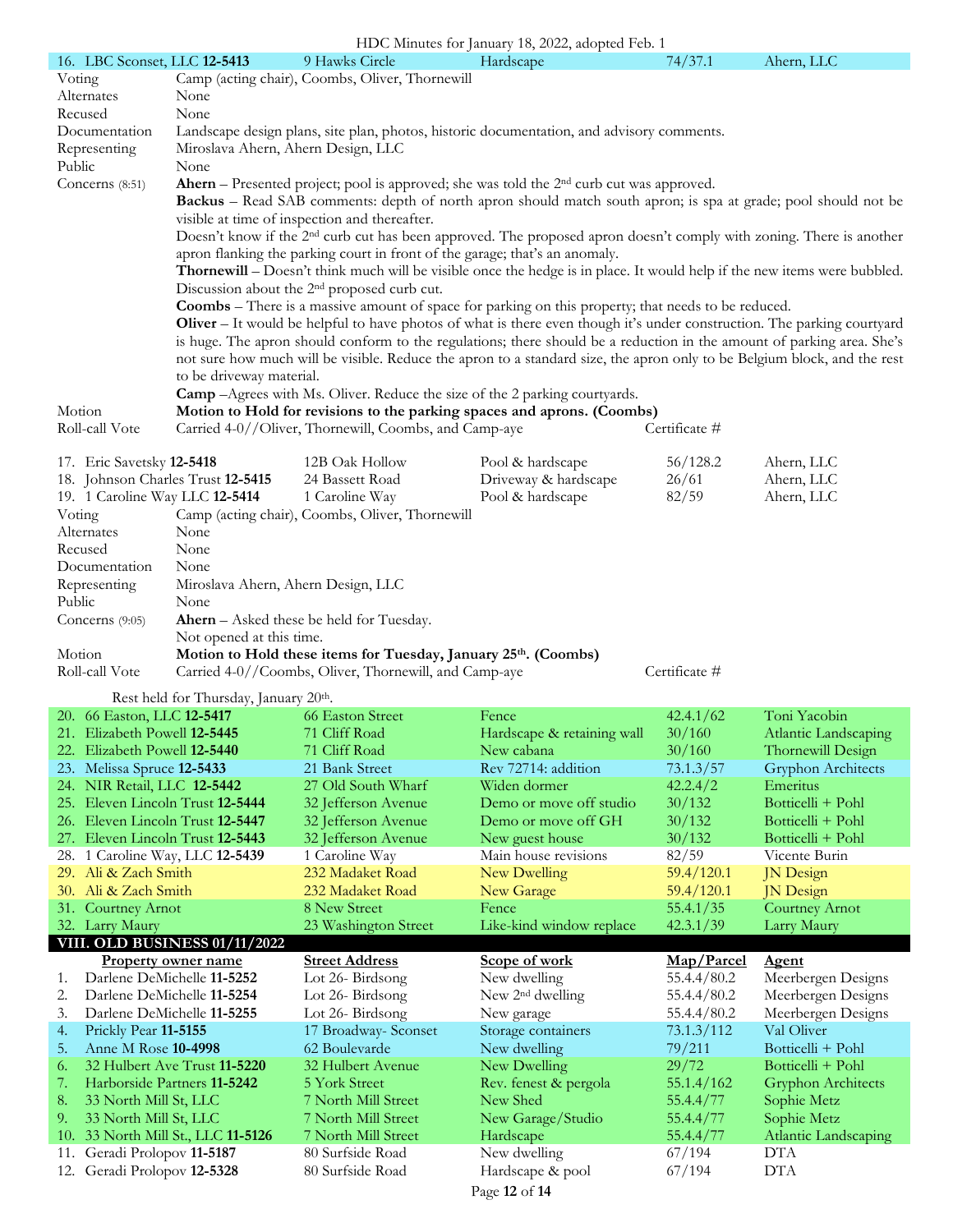|            |                                                   |                                  | HDC Minutes for January 18, 2022, adopted Feb. 1      |                      |                            |
|------------|---------------------------------------------------|----------------------------------|-------------------------------------------------------|----------------------|----------------------------|
|            | 13. Jonathan Jacoby 12-5435                       | 3 Tautemo Way                    | New garage revision                                   | 83/22                | <b>EMDA</b>                |
|            | 14. Hoehn- Saric 10-4865                          | 34 Easton Street                 | New dwelling                                          | 41.1.4/18            | <b>CWA</b>                 |
|            | 15. Tack3, LLC                                    | 26 Washington Street             | Rev COA: Roofwalk, entry,                             | 42.3.2/23            | <b>CWA</b>                 |
|            | XI. NEW BUSINESS 01/18/2021                       |                                  |                                                       |                      |                            |
|            | <b>Property owner name</b>                        | <b>Street Address</b>            | Scope of work                                         | Map/Parcel           | Agent                      |
| 1.         | Thomas Sleeper 01-5531                            | 8 Osprey Way                     | New dwelling                                          | 82/401               | Christopher Hall           |
| 2.         | Thomas Sleeper 01-5532                            | 8 Osprey Way                     | New pool                                              | 82/401               | Christopher Hall           |
| 3.         | Thomas Sleeper 01-5530                            | 8 Osprey Way                     | Move shed on site                                     | 82/401               | Christopher Hall           |
| 4.         | 6 Lincoln St, LLC 12-5462                         | 6 Lincoln Street                 | Addition 2 <sup>nd</sup> fl dormer                    | 73.4.2/86            | Val Oliver                 |
| 5.         | Vanessa Halper                                    | 73 Burnell Street                | New dwelling                                          | 49.3.2/1.2           | Topham Designs             |
| 6.         | Vanessa Halper                                    | 73 Burnell Street                | New pool                                              | 49.3.2/1.2           | Topham Designs             |
| 7.         | Edward Sanford 12-5460                            | 12 Doc Ryder Drive               | New dwelling                                          | 66/217               | <b>EMDA</b>                |
| 8.         | Richard & Susan O'Leary                           | 7 Packet Drive                   | Window change & door rev.                             | 74/18                | <b>EMDA</b>                |
| 9.         | Eleven Lincoln Ave Trust                          | 32 Jefferson Avenue              | MH addition                                           | 30/132               | Botticelli + Pohl          |
|            | 10. Lot 27 N Mill, LLC 12-5466                    | Lot 27A (22 N. Mill)             | Garden shed                                           | 55.4.4/80.3          | Meerbergen Designs         |
|            | 11. Lot 27 N Mill, LLC <b>12-5465</b>             | Lot 27A (22 N. Mill)             | Garage                                                | 55.4.4/80.3          | Meerbergen Designs         |
|            | 12. Lot 27 N Mill, LLC <b>12-5457</b>             | Lot 27B (22 N. Mill)             | Garden shed                                           | 55.4.4/80.3          | Meerbergen Designs         |
|            | 13. Arline Bartlett 12-5454                       | 21 Pleasant Street               | Fenestration & sm addition                            | 55.4.1/1             | <b>LINK</b>                |
|            | 14. Richard Snowden 12-5455                       | 11 Massachusetts Avenue          | Fences                                                | 60/80                | <b>LINK</b>                |
|            | 15. Diane Asche 12-5467                           | 6 Seikinnow Place                | Mini split pump condenser                             | 67/536               | South Shore Climate        |
|            | 16. 20A Bishop Rise Inv.                          | 20a Bishops Rise                 | New Dwelling                                          | 40/127               | Linda Williams             |
|            | 17. 20A Bishop Rise Inv.                          | 20a Bishops Rise                 | New pool                                              | 40/127               | Linda Williams             |
|            | 18. 20A Bishop Rise Inv.                          | 20a Bishops Rise                 | New garage                                            | 40/127               | Linda Williams             |
|            | 19. 20B Bishop Rise Inv.                          | 20b Bishops Rise                 | New Dwelling                                          | 40/127               | Linda Williams             |
|            |                                                   |                                  |                                                       |                      |                            |
|            |                                                   |                                  |                                                       |                      |                            |
|            | 20. 20B Bishop Rise Inv.                          | 20b Bishops Rise                 | New pool                                              | 40/127               | Linda Williams             |
|            | 21. 8 Walsh LLC 12-5475                           | 8 Walsh Street                   | Addition                                              | 42.4.1/83            | Meerbergen Designs         |
|            | 22. Nantucket Land Bank 01-5478                   | 63 Madaket Road                  | <b>Boardwalks</b>                                     | 41/480.1             | J. Kuszpa                  |
|            | 23. Nantucket Land Bank 01-5479                   | 168 Hummock Pnd Rd               | Gate                                                  | 65/13.2              | J. Kuszpa                  |
|            | 24. Rich Oneslager 01-5497                        | 8 Cliff Road                     | L/k window replacement                                | 42.4.4/23            | Rick Johnston              |
|            | 25. Gary Winn 01-5498                             | 25 North Water Street            | Fence                                                 | 42.4.2/2.1           | <b>BPC</b>                 |
|            | 26. The Braes, LLC 01-5496                        | 23 Baxter Road                   | Add outdoor shower                                    | 49.2.3/12            | Botticelli + Pohl          |
| 27.        | Christopher Maroney                               | 9 Swift Rock Road                | <b>Basement</b> alterations                           | 40/69                | Peter Fernandes            |
|            | 28. Nancy Mack                                    | 4 Tautemo Way                    | Garage mv onsite & addtn                              | 83/28                | Nancy Mack                 |
|            | 29. Rebecca Moesinger 01-5484                     | 45 Surfside Road                 | Add frnt steps & clr chg.                             | 67/14.4              | Portia Moesinger           |
|            | 30. Ashley & Jay Hirsh 01-5485                    | 15 Ellen's Way                   | Outdoor shower                                        | 81/186               | Valeriya Keller            |
|            | 31. NIR Retail 01-5487                            | 33 Straight Wharf                | Roof replacement                                      | 42.2.4/15            | T & T Roofing              |
|            | 32. NIR Retail 01-5488                            | 29 Commercial Wharf              | Roof replacement                                      | 42.2.4/3             | T & T Roofing              |
|            | 33. NIR Retail 01-5489                            | 4 Harbor Square                  | Roof replacement                                      | 42.2.4/5             | T & T Roofing              |
|            | 34. Siasconset, LLC 01-5491                       | 27 West Sankaty Road             | Fenestration change                                   | 73.4.2/71            | <b>DTA</b>                 |
|            | 35. Charles & Sara Stuckey 01-5492                | 3 Parson Lane                    | New spa                                               | 75/144               | <b>DTA</b>                 |
|            | 36. Zero India St, LLC 01-5514                    | 1 Cambridge Street               | Rdc ftprnt/rf replace/fenst                           | 42.3.1/130.2         | Emeritus                   |
|            | 37. Jeremy Trottier 01-5513                       | 4 Windsor Road                   | Rf mass/hght chng/add drmr 49/193                     |                      | Emeritus                   |
|            | 38. Sheila & Carmine Giardini                     | 7a Clifford Street               | New dwelling                                          | 79/19                | McMullen & Assoc.          |
|            | 39. Sheila & Carmine Giardini                     | 7a Clifford Street               | New garage/studio                                     | 79/19                | McMullen & Assoc.          |
| 40.        | Sheila & Carmine Giardini                         | 7a Clifford Street               | New pool & hardscape                                  | 79/19                | McMullen & Assoc.          |
| 41.        | Sheila & Carmine Giardini                         | 7a Clifford Street               | New gazebo                                            | 79/19                | McMullen & Assoc.          |
| 42.        | Housing Nantucket 01-5501                         | 17 Irving Street                 | Roof replacement                                      | 79/157               | Stegra Corp                |
| 43.        | Brian Secia 01-5516                               | 4 Equator Drive                  | Replace all windows                                   | 66/244               | LINK                       |
| 44.<br>45. | Salty Dogz, LLC 01-5503<br>Self J Douglas 01-5517 | 9 Tashama Lane<br>3 Martins Lane | New frnt door/stoop bnch<br>New shttrs/ $2$ new winws | 55/471<br>42.3.2/133 | <b>LINK</b><br><b>LINK</b> |

### **X. OTHER BUSINESS**

| <b>Approved Minutes</b> | December 23, 28, & 30, 2021 and January 4 & 6, 2022                     |
|-------------------------|-------------------------------------------------------------------------|
| Motion                  | Motion to Approve. (Coombs)                                             |
| Roll-call vote          | Carried 4-0//Oliver, Thornewill, Coombs, and Camp-aye                   |
| <b>Review Minutes</b>   | January 11 & 13, 2022                                                   |
| Other Business          | • Next HDC Meeting: Thursday, January 20, 2022 at 1:00 pm. ZOOM         |
|                         | • Discussion of Advisory Board Review                                   |
|                         | • Section 106 – Sunrise Wind Farm Project, intro                        |
|                         | • Discussion of additions and new dwellings added to the consent agenda |
|                         | • Review policy of Move/Demo hearings in relation to new dwellings      |
|                         | $\bullet$ Hardscaping                                                   |
|                         | Discussion of salvaging demolitions                                     |